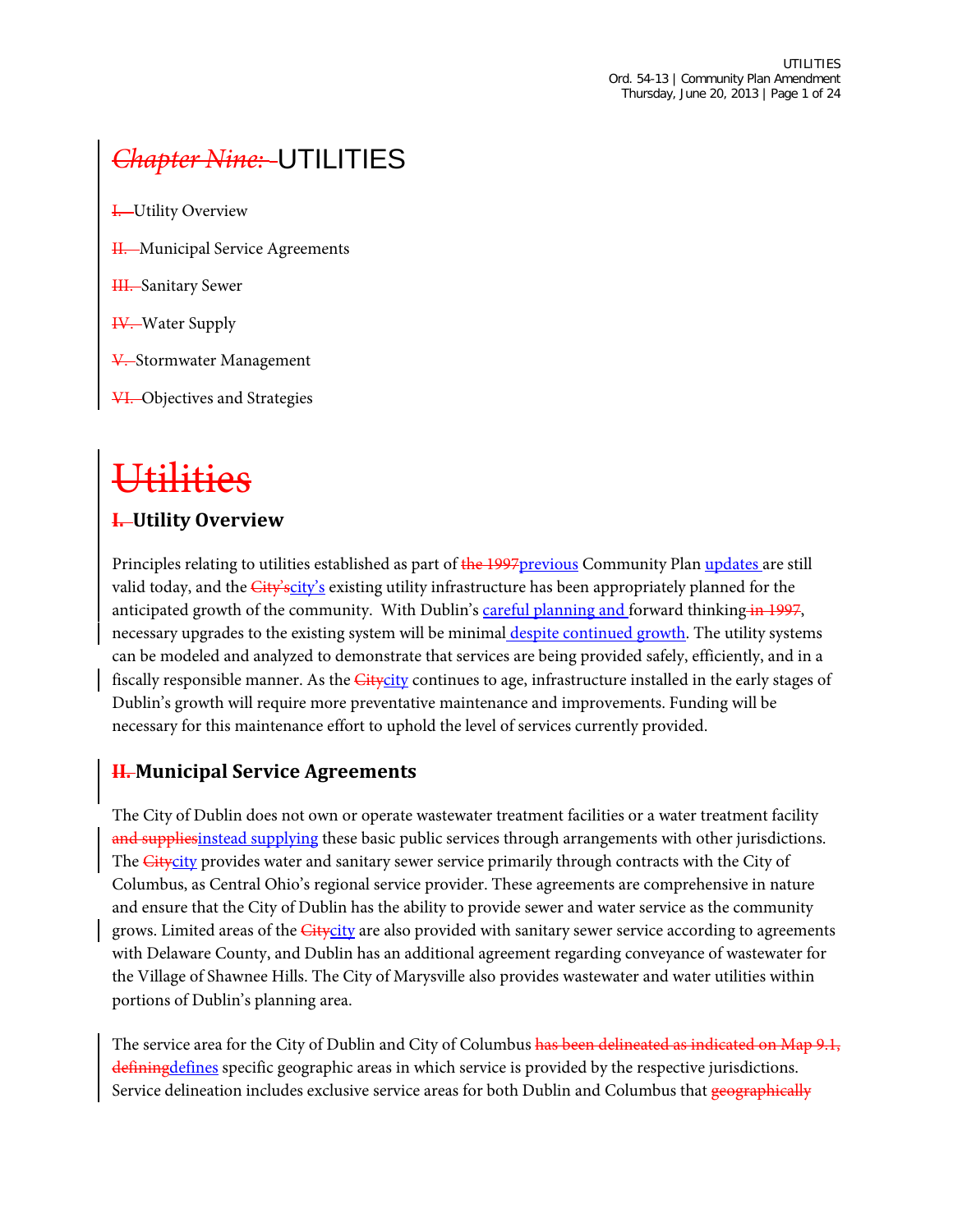define areas that may be annexed and served by each municipality. An additional Negotiated Service Area defines locations north and west of Dublin considered to bewhere the specific municipality to provide service has not been determined. Agreements stipulate that neither Columbus nor Dublin will annex lands within the Negotiated ExpansionService Area without mutual agreement of both representing City Councils.

# **A. Existing Agreements**

# *City of Columbus - Sanitary Sewer Service Agreement*

The sanitary sewer service agreement approved on April 13, 1993, provides the City of Dublin with the ability to dispose of wastewater through the City of Columbus wastewater collection and treatment system until the contract's expiration in 2043. The agreement between the City of Dublin and the City of Columbus allows Dublin to construct sanitary sewers necessary to serve developing areas of the *Citycity*. The operation and maintenance of the sanitary sewer collection system within the City of Dublin is the responsibility of the City of Dublin.

Either Dublin or Columbus is required to provide written notification, five years prior to the end of the contract period, to inform the other of its intensions intentions regarding the contract. If written notification by either eityCity does not occur, the contract is automatically extended for a period of three years. The sanitary sewer service agreement ensures the City of Dublin will have effectively provides for reliable wastewater disposal for years to come.

# *City of Columbus – Water Service Agreement*

Dublin's water service agreement, also entered into on April 13, 1993, provides the City of Dublin access to drinking water until the contract expires in 2043. Under the water service agreement, Similar to wastewater provisions, Dublin is permitted to construct water distribution infrastructure and connect to City of Columbus infrastructure for the purpose of providing or improving water supply to Dublin. The City of Columbus is responsible for routine maintenance and operation of the water distribution system within the City of Dublin. The cost related to excessive maintenance, as defined by a formula within the contract, is the responsibility of the City of Dublin. The maintenance of fire hydrants, water storage facilities and vault structures for pressure reducing valves are also the responsibility of the City of Dublin.

Either Dublin or Columbus is required to provide written notification, ten years prior to the end of the contract period, to inform the other of its intensions intentions regarding the contract. If written notification by either cityCity does not occur, the contract is automatically extended for a period of three years. The water service agreement ensureseffectively provides the City of Dublin will have with a reliable source of drinking water for years to come...

#### *City of Columbus - Economic Development Agreement*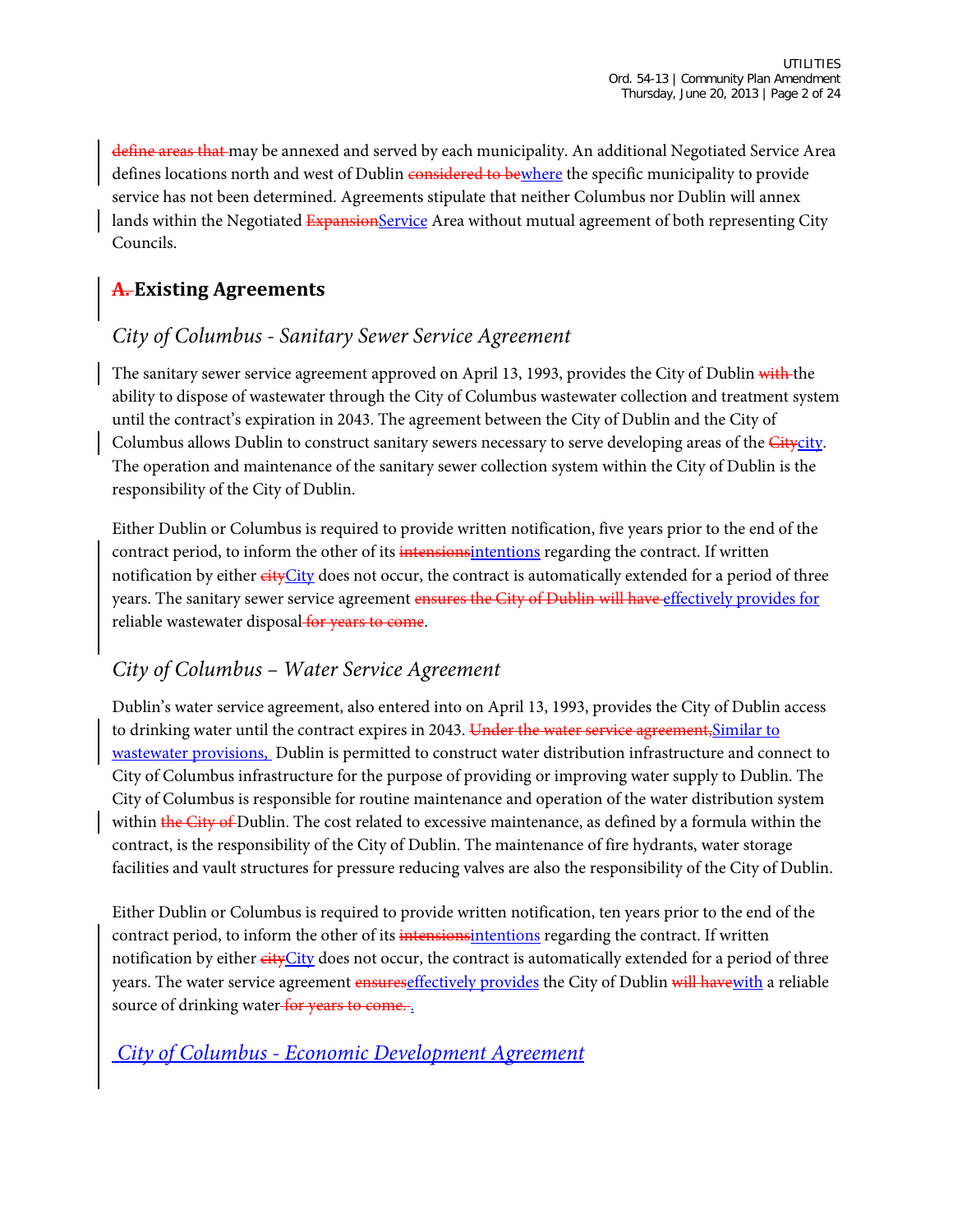The City of Dublin entered into an Economic Development Agreement (EDA) with the City of Columbus in 2009, including modifications to the existing water and sewer service agreements. The EDA applies to a 277-acre area within the Negotiated Expansion Area, as defined by the 1993 Columbus and Dublin Water and Sewer Service Agreements.

The EDA established the terms and conditions under which the 277-acre area will become part of the Exclusive Dublin Expansion Area. Dublin City Council formally adopted the EDA with Ordinance 43-09 on August 17, 2009. On July 13, 2009, Columbus City Council approved ordinances authorizing the proposed EDA and the associated modification to the existing water and sewer service agreements.

The EDA facilitates the orderly development of this area by:

- Allowing for the annexation of properties adjacent to, and part of, areas planned for substantial economic development investments.
- Providing the opportunity for greater influence over the development of properties located adjacent to both existing Dublin neighborhoods and a proposed major interchange improvement.
- Providing for the use of Dublin utility infrastructure, which has been sized and located to serve the area.

#### The key components of the EDA are:

- If annexation is requested by a property owner, the land will be annexed into Dublin
- Dublin will pay to Columbus an Equity Share for each annexation
- Dublin and Columbus will equally share in the net income tax revenues
- Dublin will provide utility services to the area
- Dublin will fund the necessary capital investments and other governmental services in the area and Columbus will return a portion of the tax revenues as reimbursement
- Non-compete clause

The initial term of this Agreement terminates on April 13, 2043, unless otherwise terminated prior to that date.

#### *Shawnee Hills – Sanitary Sewer Agreement*

On March 18, 2000, the City of Dublin entered into an agreement with the Village of Shawnee Hills located north of Dublin along the Scioto River to provide Villagevillage access to sanitary sewer service. Today, Dublin provides access to the City'scity's sewer system in order to transport sewage and other wastes from Shawnee Hills to the City of Columbus system for treatment and disposal.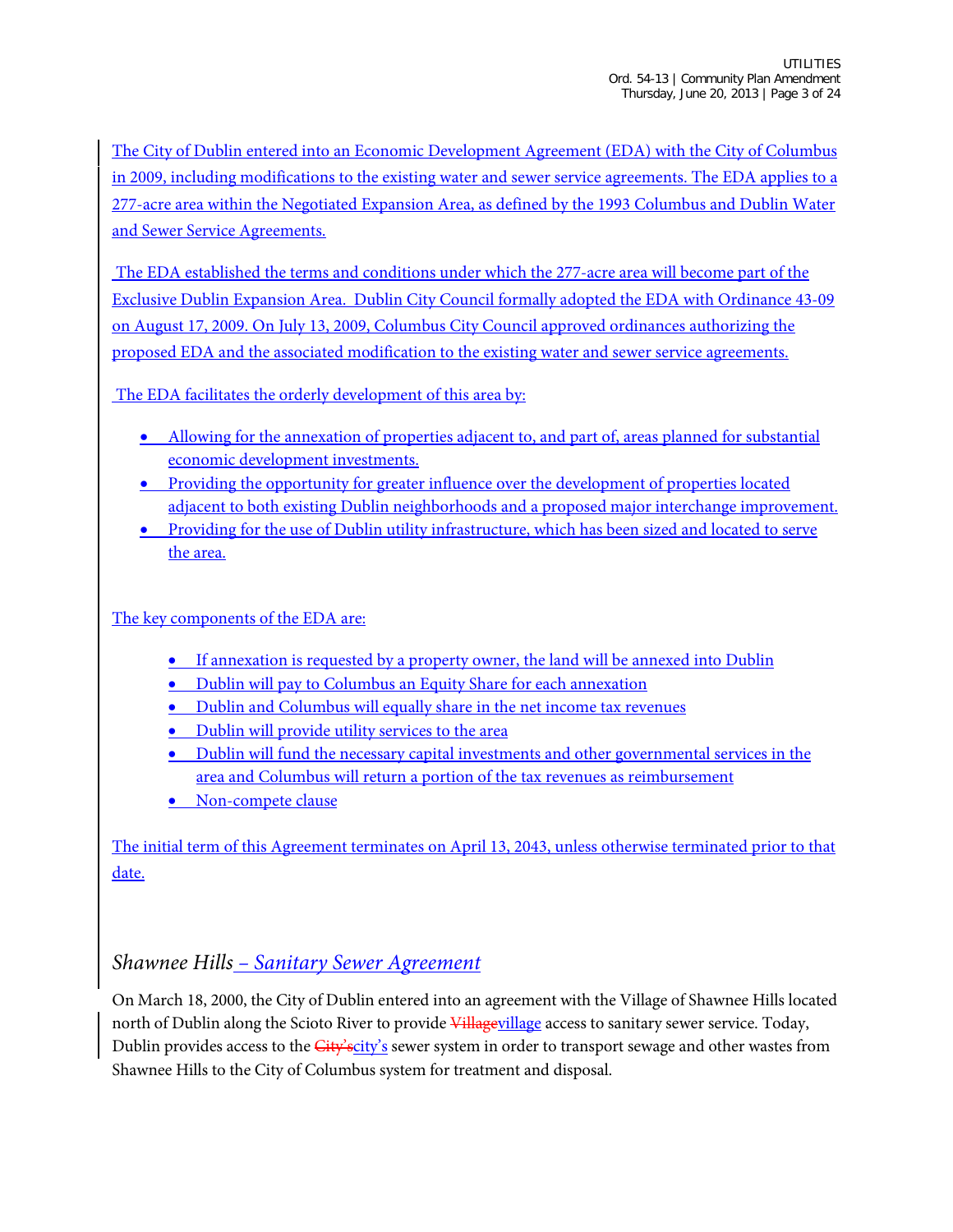As part of that agreement, the Villagevillage made a one-time payment for access to transport up to 120,000 gallons per day (gpd). Excess flows will result in the entitlement to-additional payments based upon the level of flow. An odor control facility was also provided by the City of Columbus as part of the agreement by the City of Columbus. The Shawnee Hills agreement will last until 2040, unless written notice is provided by either party at least five years in advance of the termination date. If notification does not occur, the agreement will remain in effect for successive three-year periods.

The Shawnee Hills agreement was amended in 2003 to consider sanitary sewer provision to the South Heidelberg Property (Bogey Inn site). As part of the approved contract amendments, the site is served by Shawnee Hills and is subject to Village regulations regarding sanitary sewer services. Flows from this site are not included in the 120,000 gpd contract cap, and the site has been annexed to the **Citycity** and is subject to Dublin zoning regulations.

#### *Delaware County – Sanitary Sewer Agreement*

On August 22, 1994, the City of Dublin entered into an agreement with Delaware County to provide sanitary seweragesewer treatment for portions of land along Summit View Road. For designated areas north of Summit View Road, the *Citycity* collects wastewater and discharges it to Delaware County for treatment and disposition. The contracted area is now fully developed and contracted area includes the Wedgewood Hills, Campden Lakes and Wedgewood Glen subdivisions. These projects were developed in accordance with the agreement at prescribed densities of 1.25 units per acre. Dublin performed inspections on the installation of the sewer system and is required to maintain infrastructure. Capacity fees and **usageuse** charges are paid to Delaware County-in this area.

This agreement also included service agreements for Shawnee Hills with Delaware County; however, a subsequent 2000 agreement with the Village of Shawnee Hills and Columbus fulfills the requirements to provide the safe transportation of sewer flows as prescribed in the 1994 agreement. Delaware County is responsible to inspect and maintain the sewer collection system in these areas, and capacity fees and usageuse charges in Shawnee Hills are paid to the City of Columbus.

#### *City of Marysville*

Portions of Dublin's Negotiated Service Area as defined in the Columbus contracts currently obtain sanitary and water service through the City of Marysville. The area served is primarily located along Industrial Parkway through infrastructure originally installed under the jurisdiction of Union County. The County county and City of Marysville entered into a contract on February 1, 2006, that transferred the operation and maintenance of the systems to the City of Marysville with defined areas of future municipal growth and additional areas of exclusive service provision within surrounding townships.

TheIn 2009, the City of Marysville has beguncompleted the construction of a new wastewater treatment facility north of U.S. 42 adjacent to U.S. 33 on Beecher-Gamble Road. This facility is expected to become operational in late 2008. The new plant is projected to address existing.. The plant addresses capacity and environmental issues with the existing facility and will manage the treatment of up to eight million gallons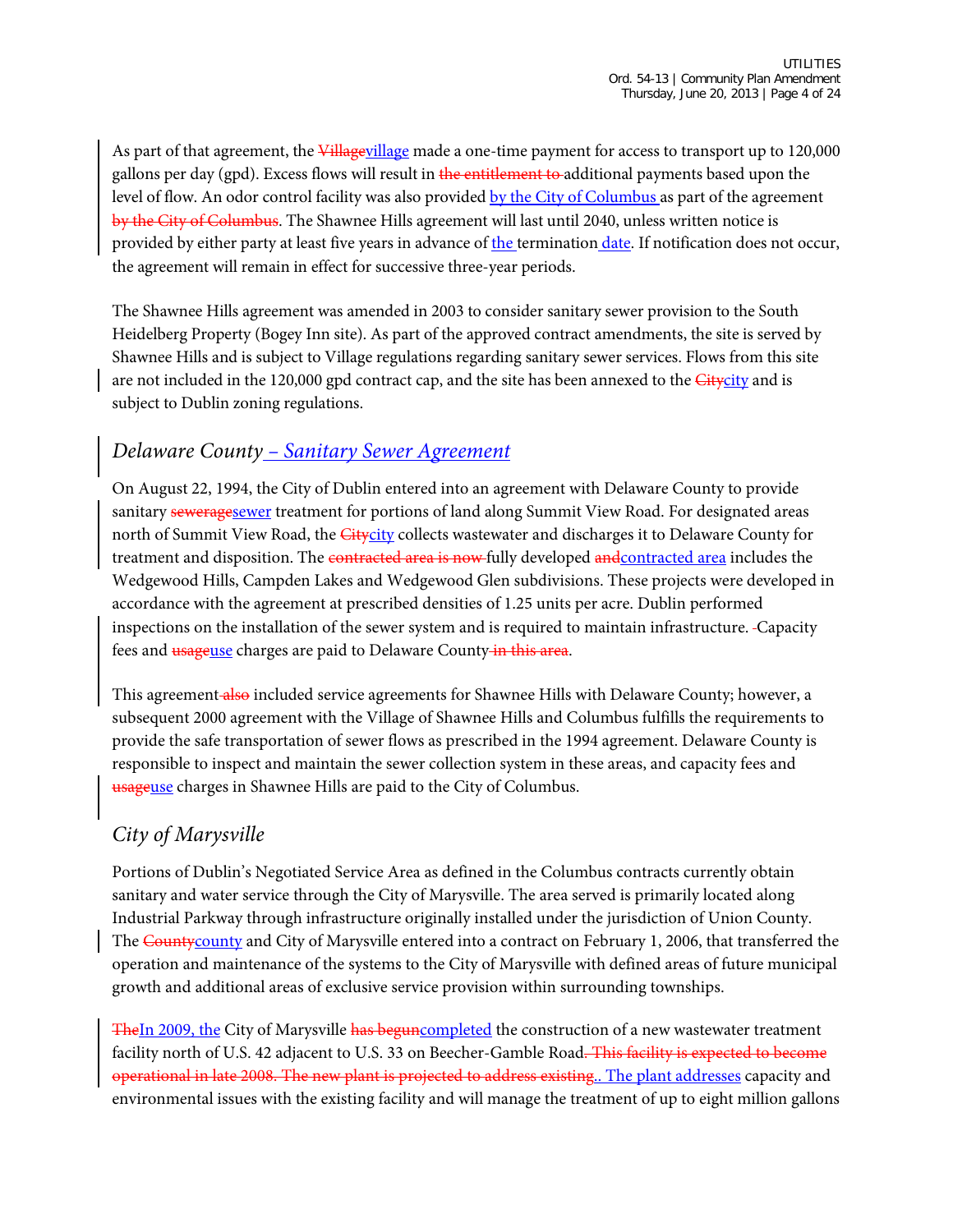per day (MGD). While the City of Marysville is obligated to maintain service to existing county customers, coordination of services outside Marysville's expected growth area and aging infrastructure provides opportunity for regional dialogue and cooperation as development progresses in the Negotiated Service Area.

### B. *Ohio Environmental Protection Agency - Director's Final Findings and Orders*

In November of 2008, City Council approved Resolution 83-08, which authorized the City Manager to enter into an agreement with the Ohio Environmental Protection Agency (OEPA) regarding the Director's Final Finding and Orders (DFFO) related to sanitary sewer system discharge and storm water inflow and infiltration. The OEPA issued the final version of the DFFO on February 11, 2009.

The DFFO requires that the communities that discharge their wastewater into the Columbus system plan and implement practices to assist in minimizing illegal discharges from the Columbus system. The required implementation includes:

- Public Notification Program
- Sanitary Sewer Overflow (SSO) Emergency Response Plan
- Sanitary Sewer Evaluation Study (SSES)
- Capacity, Management, Operations and Maintenance (CMOM) program

All of the requirements listed above have been met. The SSES is an on-going project and is on an approved 15-year schedule.

#### **Conclusions and Recommendations**

As a governmental agency, the City of Dublin strives to provide its residents and businesses with the safe and efficient collection of wastewater and adequate distribution of potable water for consumption and fire protection. Dublin's existing service agreements help provide a high quality of life and level of service within the community. As Dublin continues to grow and further development occurs in the U.S. 33 Corridor Area and Northwest/Glacier Ridge Area (refer to area plans in *Chapter 3 – Land Use* for more information), the presence of overlapping service areas provides an opportunity for coordinated water and sanitary sewer provision that can result in greater efficiency and benefit to the entire region. All potential options for water and sewer provision should be considered as growing development impacts affects the capacities and operational function of the planning area; policies relating to these growth issues should be *further* examined with future development.

While the City has traditionally provided water and sewer service to areas only within municipal boundaries, the consideration for extending services outside the *Citycity* should also be evaluated as a means to achieve economic development goals and other quality of life objectives. Existing or future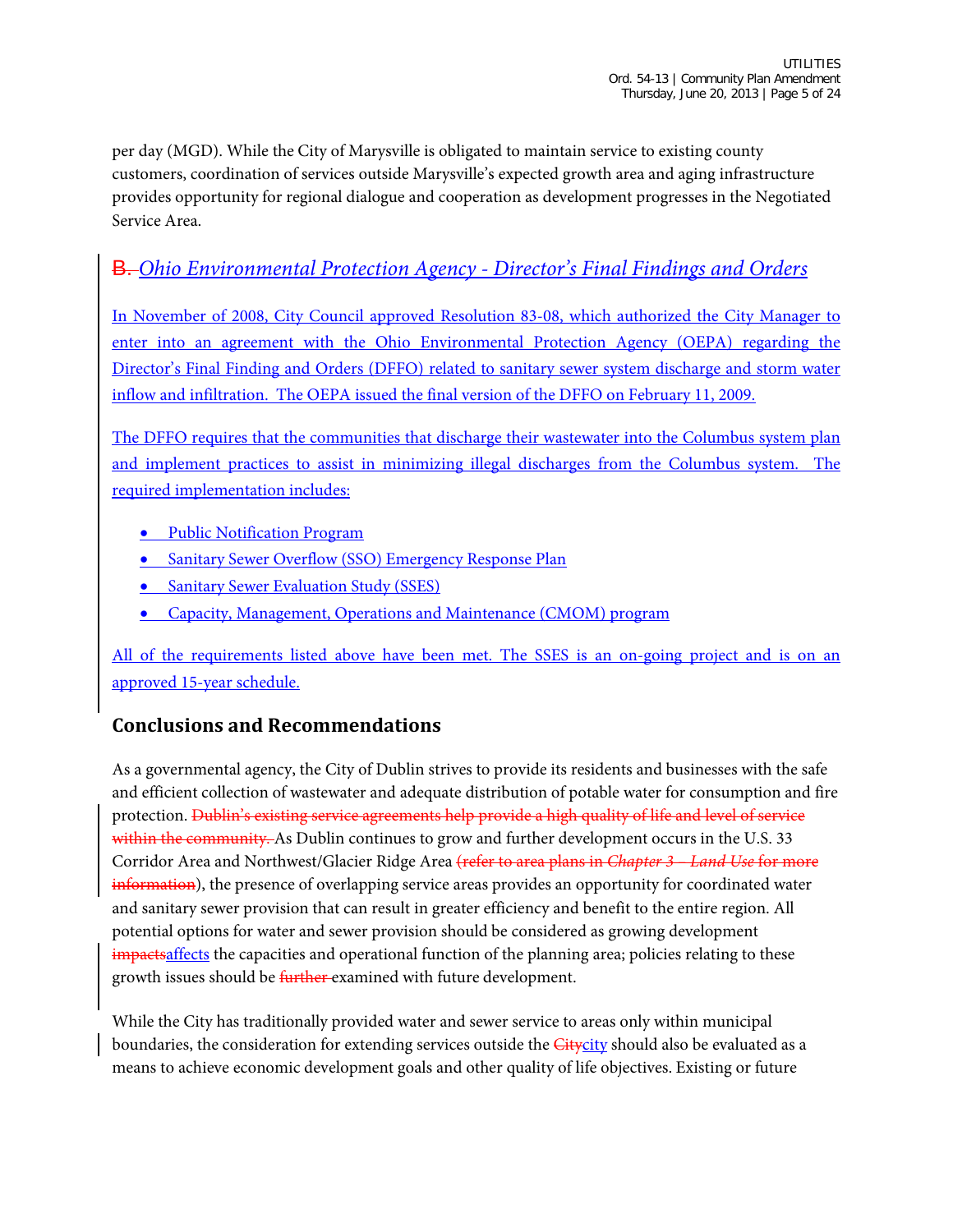service agreements should be considered within the context of long-term maintenance and infrastructure viability for all remaining portions within the service area.

#### **III. Sanitary Sewer**

#### **A. Existing Conditions**

The sanitary sewer collection system for the City of Dublin contains seven major sanitary trunk sewers and seven sewer tributary areas. The sanitary sewer tributary areas are represented on Map 9.2. The major trunk sewers are as followsinclude:

- Deer Run Sanitary Trunk Sewer
- North Fork Indian Run Sanitary Trunk Sewer
- South Fork Indian Run Sanitary Trunk Sewer
- Cosgray Sanitary Trunk Sewer
- North Cramer Sanitary Trunk Sewer
- South Cramer Sanitary Trunk Sewer
- Riverside Sanitary Trunk Sewer

The Riverside Sanitary Trunk Sewer serves those areas of Dublin on the east side of the Scioto River and drains into the City of Columbus sanitary sewer system through the Upper Scioto East Interceptor Sewer. The remaining six tributary areas located on the west side of the Scioto River drain to the Upper Scioto West Interceptor Sewer. The Upper Scioto West Interceptor is the latest major improvement to the sanitary sewer system. CostingThe \$21.7 million (\$18.7 million funded by the City of Dublin and \$3.0 million by the City of Columbus), the) project was undertaken to relieve many system deficiencies and provide the sanitary sewer system adequate capacity necessary to meet the future wastewater demands associated with future growth. The debt incurred by Dublin to finance this project will be repaid by 2018..

The sanitary sewer collection system consists of more than  $\frac{212225}{21}$  miles of sanitary sewers and 5,130537 sanitary sewer manholes. One sanitary sewer pump station along with approximately 3,500 feet of sanitary sewer force main compliment complement the system to provide service to areas in the Riverside Sanitary Sewer Tributary areas where gravity service is not feasible. This pump station is located along the east side of Riverside Drive between Summit View Road and Wyandotte Woods Boulevard. The City of Dublin currently generates an average of approximately  $\frac{1}{12}$  MGD6 mgd of wastewater that drains to the City of Columbus sanitary sewer system for ultimate treatment and disposal.

#### **B. Analysis and Future Projections**

The existing and future conditions of utility infrastructure can be evaluated by applying the sanitary sewer flow and water demand estimates into hydraulic computer models. For each sanitary sewer tributary area,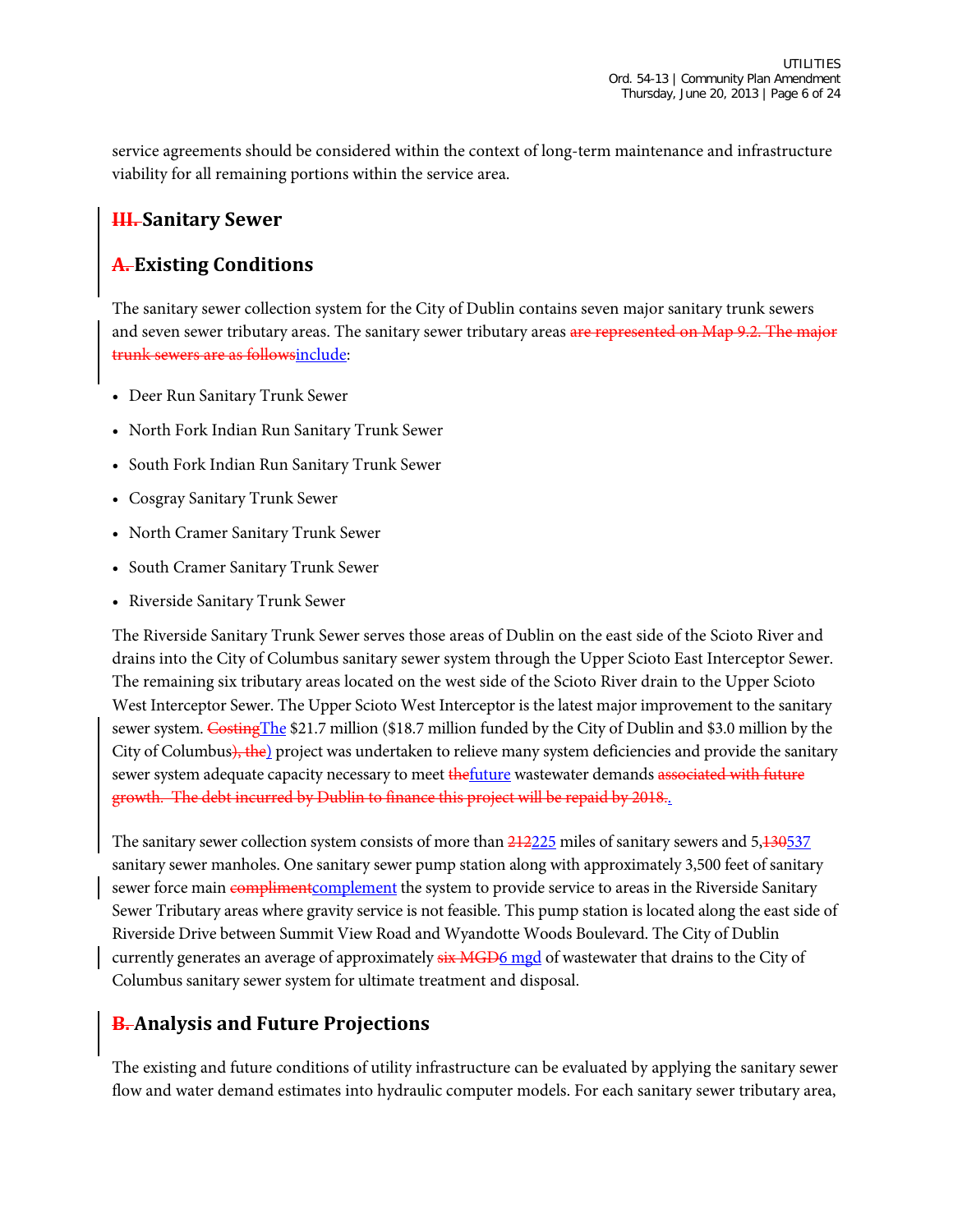a computer model was created and populated with information from documented as-built construction drawings.

Since the 19972007 Community Plan was completed, manyadditional improvements and additions to utility infrastructure have taken place. Improvements performed range from major capacity enhancements to repairs in aging infrastructure. These improvements and additions were researched and added to the **current**-utility computer models.

Existing and future sanitary sewer flows were developed for input into the sanitary sewer model. Existing flows for the model were created using a combination of existing house counts and sanitary sewer flow meter data to establish a daily flow pattern. Using thestandard design criteria in Table 9.1 and future uses discussed in the Land Use Chapter 3, the future flows were estimated and entered into the model. Existing and future impacts to the sanitary sewer system were then evaluated to ensure that necessary capacity is available to transport wastewater flows.

The OEPA DFFO requires that the City perform a Sewer System Evaluation Study (SSES). The City has opted to do this study in phases over a 15-year time frame. This study requires gathering field data and performing hydraulic analysis of the sewer system. Each of the existing sewer sheds models use updated data based on the schedule approved by the OEPA. The narrative for the watersheds is updated as continued modeling is performed.

An analysis of the sanitary sewer system based on the proposed greater densities within the Bridge Street District that were not considered in previous modeling found that the trunk sewers that serve this area (Deer Run, North Fork Indian Run, South Fork Indian Run and Riverside) were adequate to serve the proposed development plan. Only minor improvements to the rest of the system are otherwise required.

#### *Deer Run Sanitary Sewer Tributary Area*

The Deer Run Sanitary Sewer Tributary Area currently serves approximately 3,350 acres of developed land within the City of Dublin. Existing development within the Deer Run produces a peak daily sanitary sewer flow of approximately 5.60 MGD, and the main trunk sewer is experiencing problems under existing conditions. Currently there are two separate areas where the sewer has reached its hydraulic capacity: the Dublin Road Siphon and Kilbannan Court Capacity Constraint.

The Deer Run Trunk Sewer just north of the intersection of Dublin Road and Reserve Drive has reached its hydraulic capacity under existing conditions. The location of the capacity problem is the former site of the Deer Run Pump Station. Currently there are parallel 15-inch sewers acting as a siphon and emptying in a 36-inch sewer under Dublin Road. The majority of the flow from the Deer Run Sanitary Tributary Area passes through these parallel sewers. The 15-inch sewers are not capable of handling additional flow and improvements to this area are necessary to accommodate additional growth...

The Deer Run Trunk Sewer just south of Kilbannan Court is also exceeding its hydraulic capacity under existing conditions as it passes through the Muirfield Village Golf Course. The sanitary sewer upstream of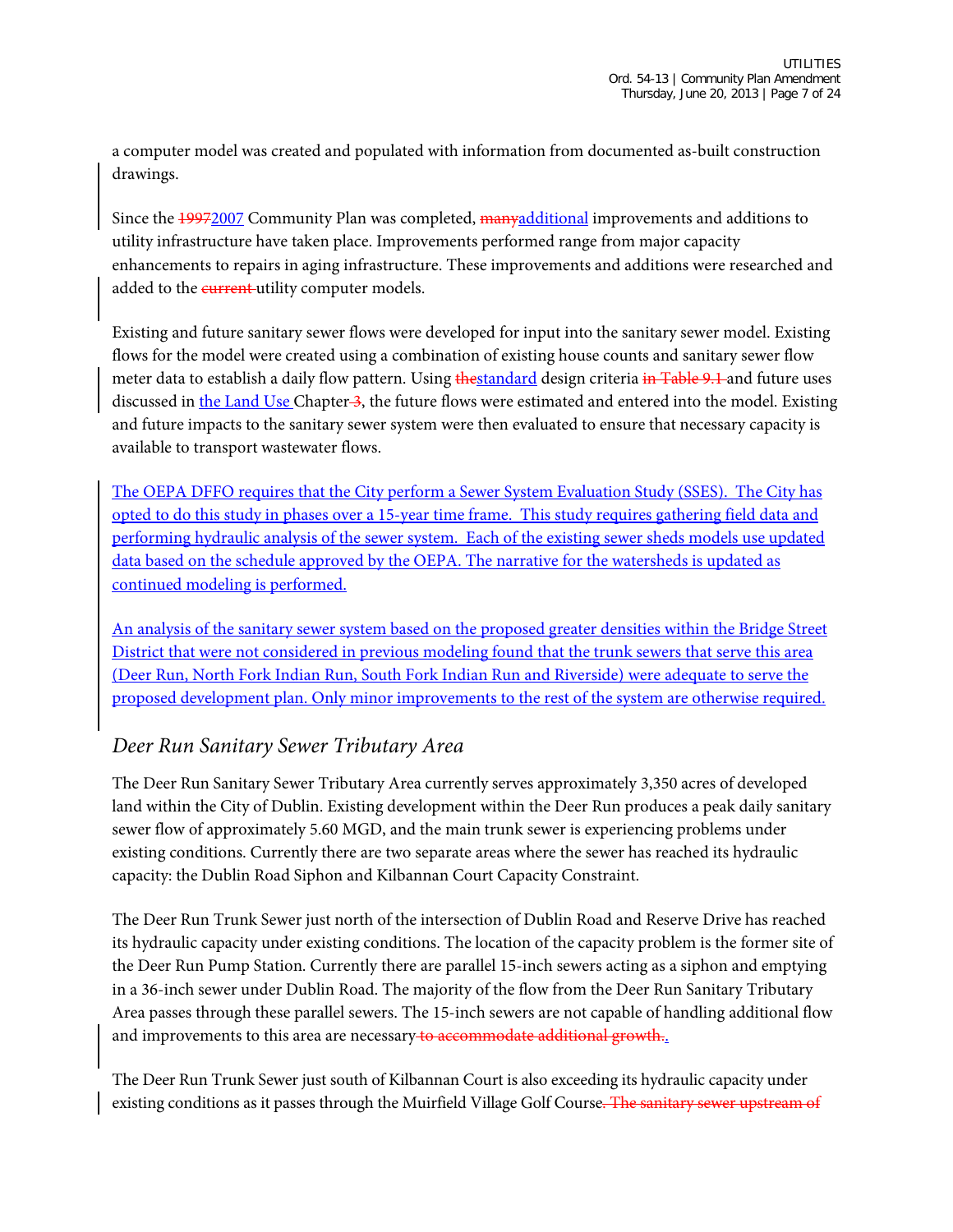this area is 12 inches in diameter. At this location the sewer reduces down where the 12 inch diameter pipe is reduced to an eight-inch sewer. This bottleneck may cause the sanitary sewer to surcharge during peak flows under existing development conditions.

Although the Deer Run tributary area is mostly developed, there are small areas that still have the capacity for development and/or redevelopment. Using the proposed future land uses, approximately 5.67 MGD of total peak sanitary flow will be generated in this watershed. No additional sections of the sanitary sewer system appear to be impactedaffected by this additional sanitary flow. However, additional growth in the Deer Run sanitary sewer system will worsen capacity problems at the Dublin Road Siphon and Kilbannan Court area. The current condition of the sanitary sewer system will prohibit additional growth in this area until the identified deficiencies are corrected.

As required by the OEPA DFFO, additional modeling has been done for this tributary area and upgraded to a dynamic model including all pipes, This new model validated the findings of previous work and provides additional insight for managing the identified issues. Proposed improvement projects will be carried into future capital improvement programs to resolve these issues.

In 2012, the City undertook a large sewer lining project within this tributary. The age and pipe material of the sewers in this area has allowed more than usual amounts of rainfall and groundwater to enter the system. The more durable pipe linings restore the structural integrity of the pipe and reduce the amount of inflow and infiltration of rainfall and groundwater. Additional reduction of inflow and infiltration from repair and maintenance of house services may be necessary to continue to further improve the conditions of this sewer tributary area.

#### *North Fork Indian Run Sanitary Sewer Tributary Area*

The North Fork Indian Run Sanitary Sewer Tributary Area **currently** serves approximately 3,030 acres of developed land within the *City of Dublincity*. Existing development within the North Fork Indian Run produces a peak daily sanitary sewer flow of approximately 4.91 MGD. While there are no capacity issues under existing peak conditions, the sanitary sewer is gradually reaching its allowable capacity.

The North Fork Indian Run Sanitary Tributary Area has a great deal of area left to be developed-significant undeveloped land. The previously defined tributary area encompasses a large portion of the Negotiated Service Area. The future Future land uses produce sanitary sewer flow projections of approximately 10.09 MGD, and the service area for the North Fork Indian Run Sanitary Sewer System would increasemore than double in area, from 3,030 acres to 6,900 acres, more than doubling in size. Under the future land uses, the North Fork sanitary sewer system experiencesthus creating many capacity issues. The main trunk sewer exceeds capacity in the general area of Dublinshire Drive and Cashel Court to the trunk sewer's terminus near Dublin Road. This represents approximately 9,000 feet of 24-inch sanitary sewer. Major sanitary sewer improvements will be needed to serve expected build-out in the area.

#### *South Fork Indian Run Sanitary Sewer Tributary Area*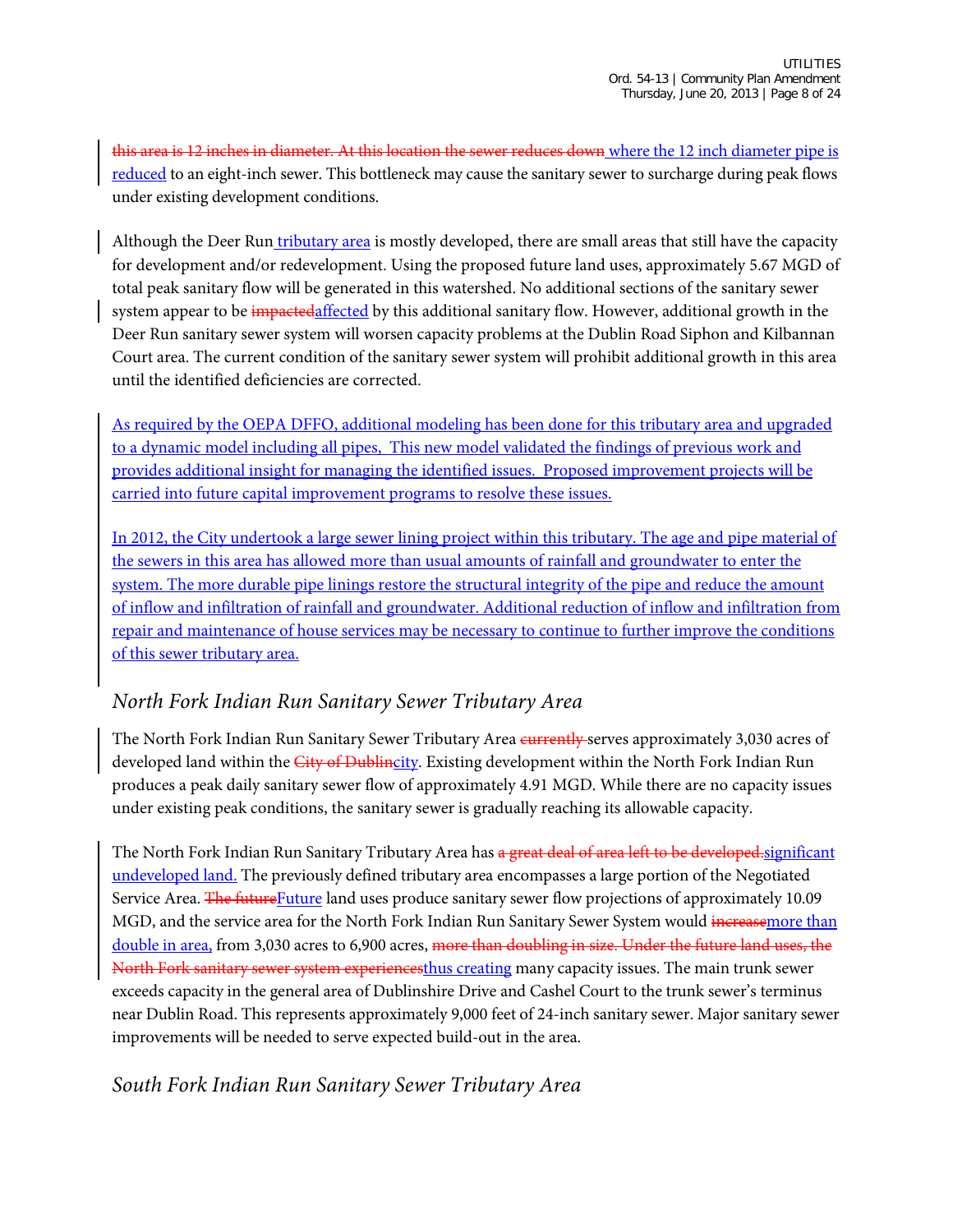The South Fork Indian Run Sanitary Sewer Tributary Area currently serves approximately 2,300 acres of developed land within the City of Dublin.city. Existing development within the South Fork Indian Run produces a peak daily sanitary sewer flow of approximately 3.91 MGD. Under existing peak conditions there appears to be no capacity issues within the South Fork Indian Run Sewer System.

The additional area to be served by the South Fork Indian Run Sanitary Sewer System is approximately 1,920 acres. The future land uses in this watershed are projected to produce sanitary sewer flows of approximately 8.56 MGD. In order to To accommodate the additional flow, approximately 4,000 feet of sanitary sewer will need to be improved within the South Fork Indian Run.

#### *Cosgray Sanitary Sewer Tributary Area*

The Cosgray Sanitary Sewer Tributary Area currently serves approximately 1,210 acres of developed land within the City of Dublin.city. Existing development within the Cosgray produces a peak daily sanitary sewer flow of approximately 1.68 MGD. The trunk sewer under existing conditions appears to be performing well with additional capacity available throughout the system.

The future land use plan indicates an additional 530 acres of area that would be served through the Cosgray Sanitary Sewer System. These uses would produce approximately 3.24 MGD of sanitary sewer flows. The model results show the Cosgray Sanitary Trunk Sewer has sufficient capacity to serve the land uses as proposed.

#### *Cramer North Sanitary Sewer Tributary Area*

The Cramer North Sanitary Sewer Tributary Area currently serves approximately 1,175 acres of developed land within the City of Dublin. Existing development within the Cramer North produces a peak daily sanitary sewer flow of approximately 1.45 MGD. The trunk sewer under existing conditions appears to be performing well with additional capacity available throughout the system.

Based upon expected future development within the City's planning area, an additional 675 acres of land is to be developed in the Cramer North Sanitary Sewer Tributary Area. The sanitary sewer flow produced would be approximately 3.43 MGD. The sanitary sewer appears to have sufficient, within the capacity to accommodate growth-proposed on the Future Land Use Map.future land uses.

#### *Cramer South Sanitary Sewer Tributary Area*

The Cramer South Sanitary Sewer Tributary Area currently serves approximately 515 acres of developed land within the *City of Dublin<sub>city</sub>*. Existing development within the Cramer South Tributary produces a peak daily sanitary sewer flow of approximately 2.69 MGD. The trunk sewer under existing conditions appears to be performing well with additional capacity available throughout the system.

Under the Future Land Use Map, an additional 825 acres of land is to be developed in the Cramer South Sanitary Sewer Tributary Area. This would produce a sanitary sewer peak flow of approximately 3.20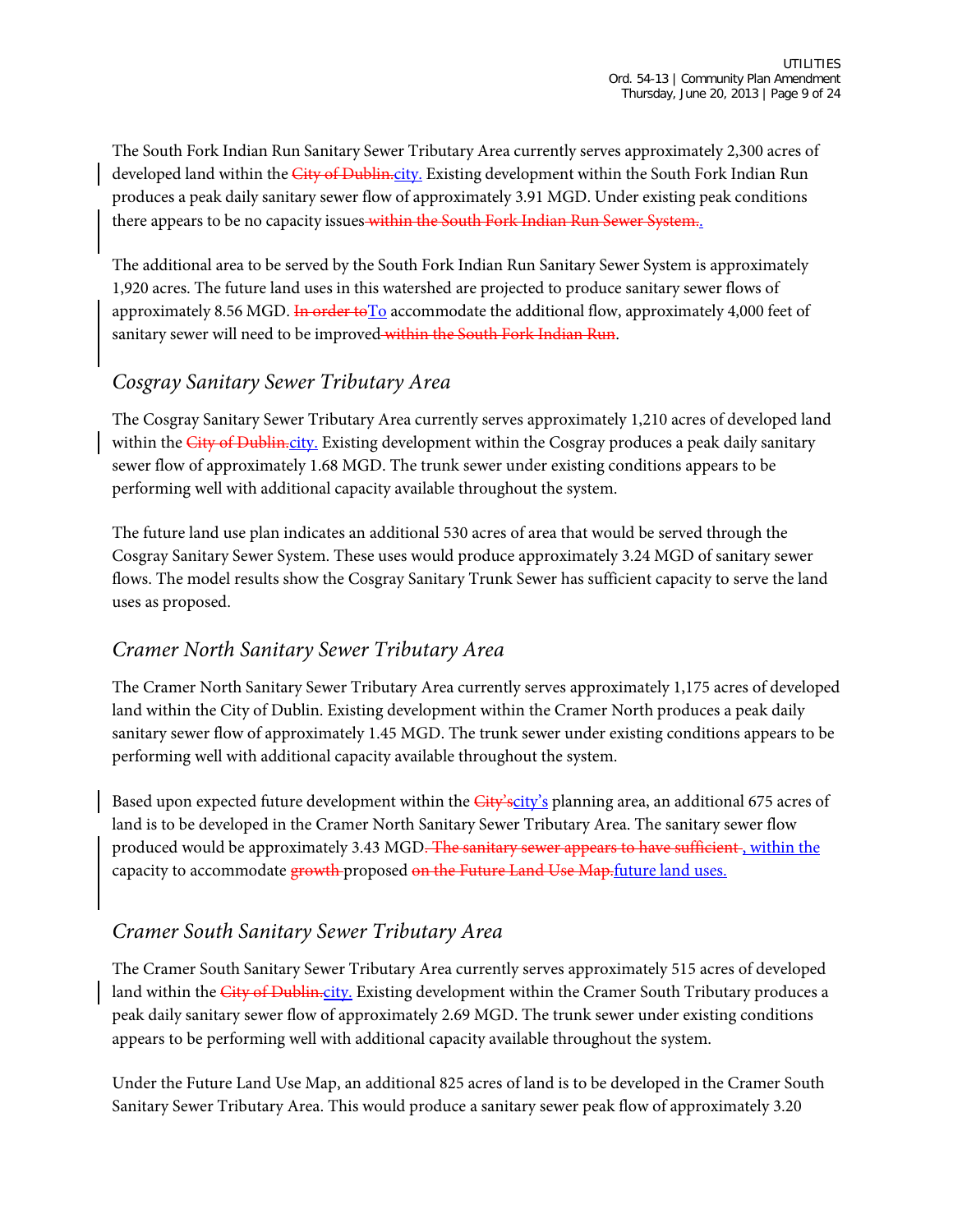MGD. Under these conditions the sanitary sewer system is capable of meeting the needs of future growth in this sanitary sewer tributary area.

#### *Riverside Sanitary Sewer Tributary Area*

The Riverside Sanitary Sewer Tributary Area currently serves approximately 1,320 acres of developed land within the City of Dublin.city. Existing development within the Riverside Tributary produces a peak daily sanitary sewer flow of approximately 3.53 MGD. The trunk sewer under existing conditions appears to be performing well with additional capacity available throughout the system.

With the The future land use plan, identifies an additional 716 acres of land is to be developed in the Riverside Sanitary Sewer Tributary Area. This produces a total sanitary sewer peak flow of approximately 6.27 MGD. Under these conditions, which is within the sanitary sewer system is capableservice capacities of meeting the needs of future growth in this sanitary sewer tributary area.

#### *C. Bridge Street District*

Four sewer tributary areas are used to provide sanitary services to the Bridge Street District: Deer Run, North Fork Indian Run, South Fork Indian Run and Riverside. The static models for these areas were updated in 2011 to reflect newer flow metering data, any new development not reflected appropriately in the previous model and the proposed densities for the Bridge Street District. No immediate operational issues were identified that were caused by the proposed level of development in the District. The estimated additional flows by the proposed land use will not change the performance of the existing system. Additional sewer infrastructure will be needed by proposed developments within the District to provide service to their buildings.

#### **Conclusions and Recommendations**

The additional area proposed to be serviced through the City of **Dublin**Dublin's sanitary sewer system represents an additional 17.0 MGD in peak wastewater flow that would be transported through the City's existing infrastructure... Table 9.2 summarizes the peak sanitary sewer flows determined through modeling, and a total of where three watersheds have limitations on their ability to serve additional growth.

- The Deer Run Sanitary Sewer System has reached its allowable capacity and will require sanitary sewer improvements to accommodate additional growth.
- The North Fork Indian Run Sanitary Sewer System is not capable of serving the entire tributary area as it is currently defined. tributary area. Additional modeling and analysis will be needed to identify the maximum area that can be served by the North Fork Sanitary Sewer System. Alternatives should also be developed considered to identify how options to provide sanitary sewer service to the remainder of the Negotiated Service Area with access to sanitary sewer service.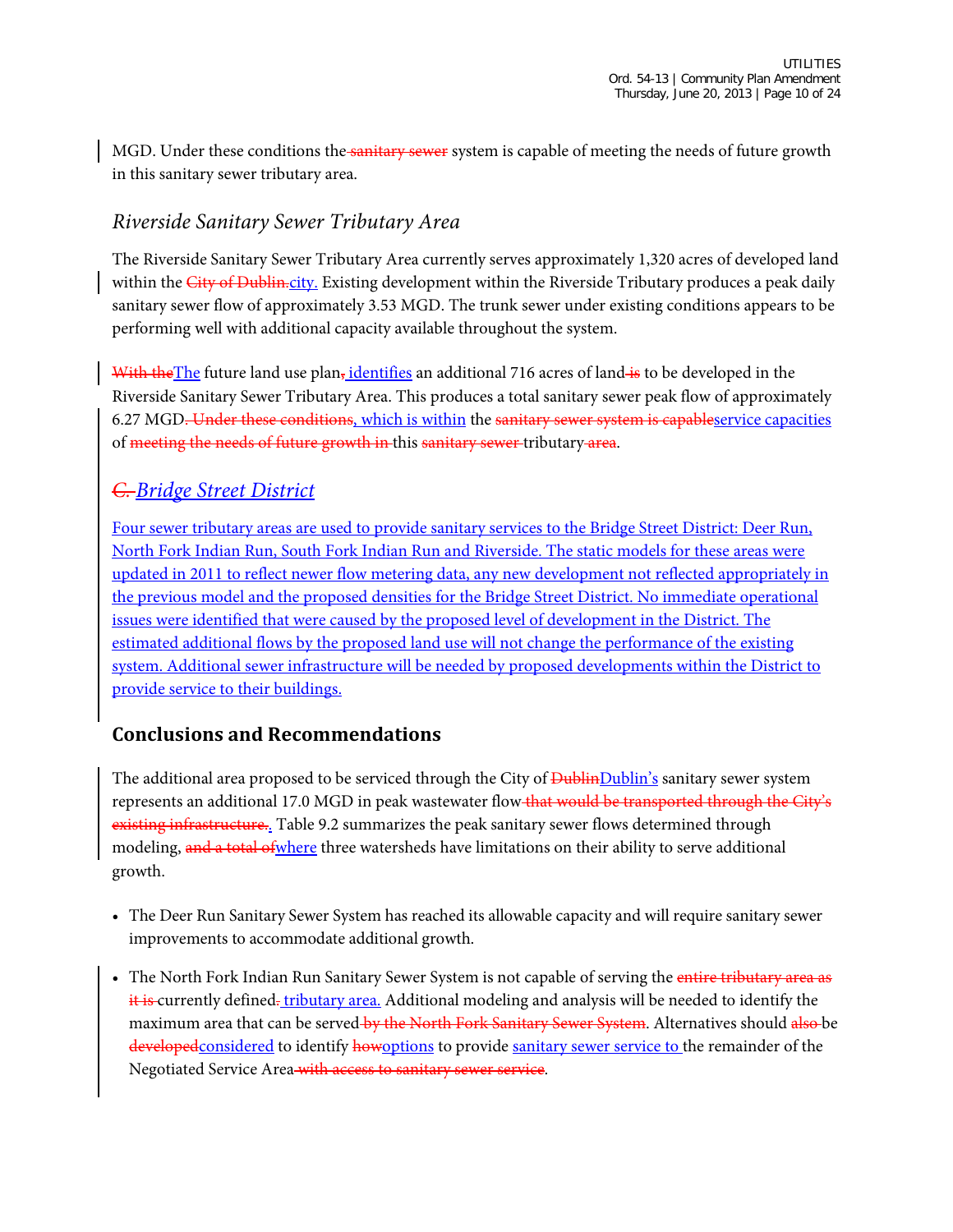• The South Fork Indian Run Sanitary Sewer System will require capacity improvements in order to facilitate the transport ofto handle wastewater flows expected by the Future Land Use Map. Alternatives should be developed to identify the level of improvements necessary to provide sewer service in this watershed.

All projections are based on the densities determined as part of the 2007 Future Land Use Map. Significant alterations to these densities could *impactaffect* the ability of the City to provide for collection and transport of the resulting wastewater flows. The above narratives for each watershed will be revised as updated modeling is performed, as required by the OEPA Director's Final Findings and Orders.

#### **IV. Water Supply**

#### **A. Existing Conditions**

The City of Columbus water supply is supported by both surface water and ground watergroundwater sources and is the primary source of drinking water for the City of Dublin.city. The City of Columbus is currently in the process of implementing improvements to increase the system's water supply and safe yield (the amount of water that can be supplied during an extended period of drought). Columbus is planning to expand ground watergroundwater wells, and is constructing three additional reservoirs. The new reservoirs will be located in Delaware County. The continued efforts to maintain adequate sources of drinking water will enable the City of Dublin to support additional community growth Dublin to support additional community growth. The construction of the first (and largest) of the upground reservoirs and associated piping was started in 2011 and is expected to be complete in 2013. The need for the other two reservoirs will be determined in future years and no construction dates have been set.

The water distribution system supplying the City of Dublin provides an average of approximately 5.9 million gallons of domestic water on a daily basis. The distribution system consists of over  $\frac{182227}{18221}$  miles of water distribution pipe ranging in size from two inches to 24 inches. The system contains 2,900997 public fire hydrants and  $\frac{1,8002,346}{1,8002,346}$  water valves.

Water storage, necessary for fire protection and maintaining pressure in the system, is provided by  $\frac{\text{fivesix}}{\text{fivesix}}$ storage tanks totaling 7.5 with a combined capacity of 9 million gallons. The current active storage towers are listed as follows.:

- Summit View Storage Tower (2 MG)
- Rings Road Storage Tower (2 MG)
- Avery Road Storage Tower (2 MG)
- Post Road Storage Tower (1 MG)
- Tartan West Storage Tower (0.5 MG)
- Darree Fields Storage Tower (2 MG)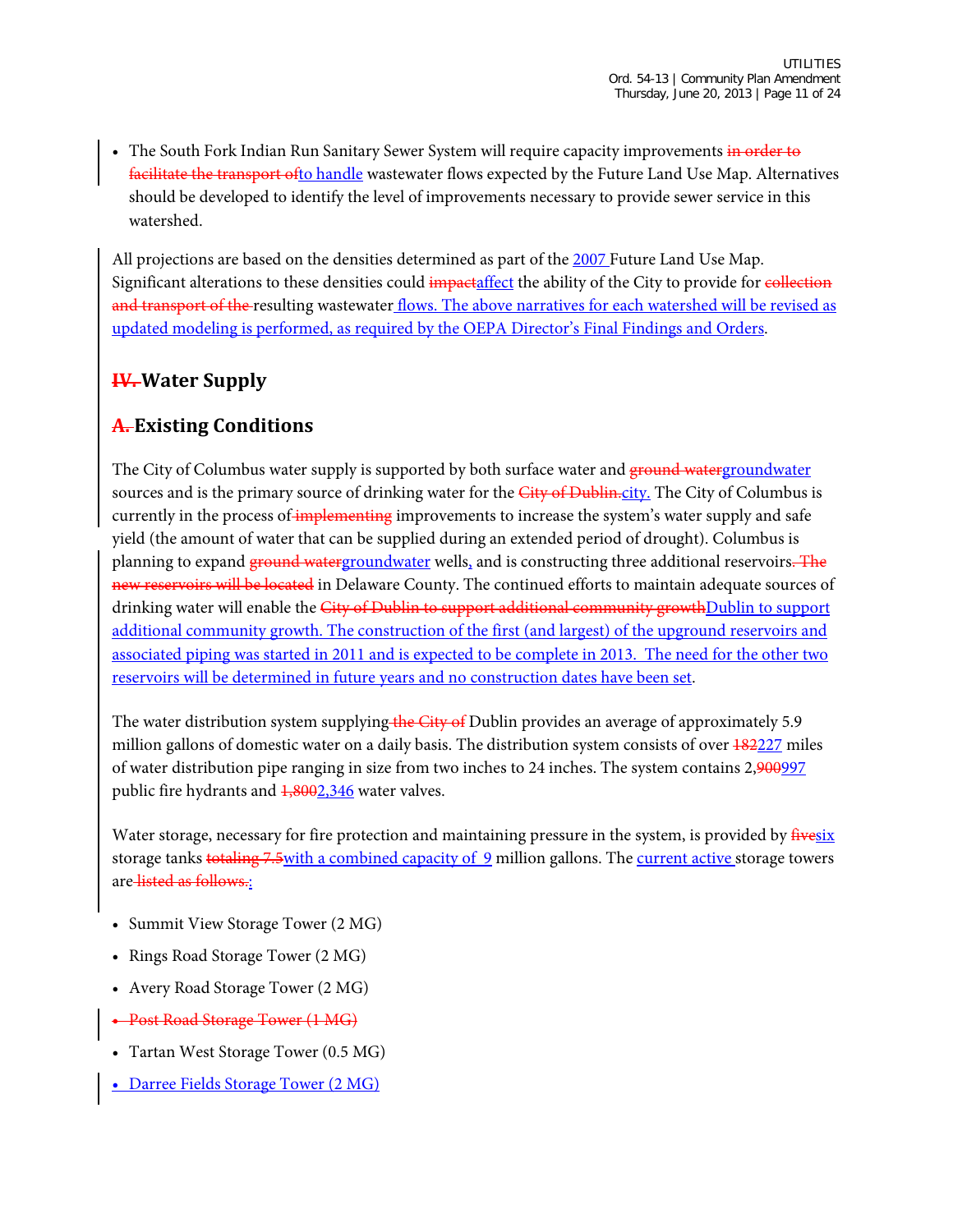#### • Dublin Road Storage Tower (0.5 MG)

System water storage is maintained by four booster stations. (Rings Road, Post Road, Brand Road, and Tartan). The storage towers control system hydraulics across four pressure districts. The four pressure districts (Henderson, Smoky Row, Post and Tartan) and l.

As part of the storage tower locations are depicted analysis for the infrastructure to support the Bridge Street District, the water system model was upgraded to a dynamic model from a static model. The dynamic model provides information on  $\overline{Map 9,3}$  how the system operates over time. This is a more accurate way to examine how the water distribution system functions with varying demand level throughout the day and seasons.

#### **B. Analysis of Existing Conditions**

The water transmission system was evaluated using a hydraulic model that simulates pressurized hydraulic systems. The water distribution model was created using existing flow test information and water demand estimates, and only transmission lines larger than 12 inches in diameter were included in the model, and existing flow test information and water demand estimates. Using fire hydrant flow test data, the water-model was calibrated to existing conditions. After the Once existing conditions could be reliably reproduced by the model, the, future demand was added to the water model. By adding the future demands to the model, the effectsallowing an evaluation of future demands on the existing transmission system could be evaluated. Potential improvements necessary to provide capacity for future demand could also be identified. Future demand projections were established based on the proposed future land use scenario-could also be identified.

The hydraulic model was utilized used to determine the scope of improvements necessary to improveto the existing water distribution system to meet pressure and fire flow requirements. For the purposes of this preliminary analysis, the alternatives analyzed arewere not meant to be exhaustive. The the improvements described below are meant to provide an understanding for the level of improvements necessary to meet hydraulic requirements. Additional alternative studies should be performed to verify that the solution that is implemented is the best one for the **Citycity**.

The existing Existing conditions were evaluated using a calibrated water distribution model to determine if the appropriate fire flows and minimum pressures **cancould** be maintained. Fire flows greater than 1,000 gallons per minute (gpm) are required, however it is desired to have greater thatthan 2,500 gpm available at any location within the distribution system is most desirable. System pressures greater than 20 pounds persquare-inch (psi) are required during peak hourly demands; however, it is desired to have pressures greater than 35 psi during peak hourly demands are desired to ensure adequate system performance.

Under existing conditions the water system is generally capable of meeting average daily and maximum daily demands. Under peak hourly demands, the system is showing signs of lowlower pressures in the area of Rothesay Drive and Glick Road and in the vicinity of Memorial Drive and Gairloch Court, just east of Muirfield Drive. The pressure experienced in these areas is currently above 35 psi during peak hourly demands; however, these areas do represent the lowest pressures within the system.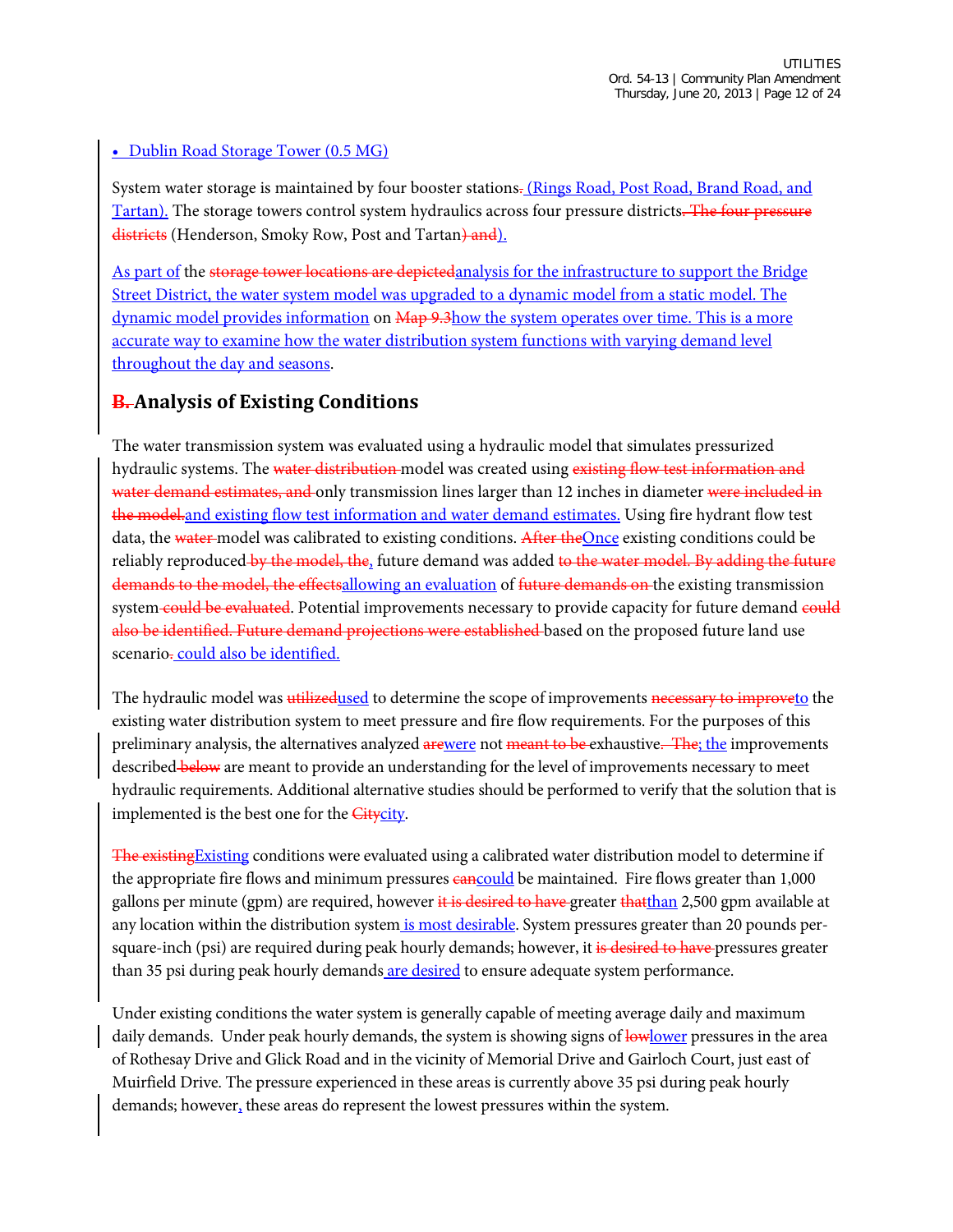While the results of hydraulic modeling indicated that all portions of the water distribution system are currently meeting *required* fire flows, large portions of the system were not able to provide levels that meet *desired* fire flows:

- Muirfield Village and areas generally bounded by Avery Road to the west and Brandon Park to the south experience fire flows less than 2,500 gpm at a residual pressure of 20 psi under existing conditions.
- Areas east of the Scioto River bounded by Riverside Drive to the west, Hard Road to the north and Bright Road to the south experience fire flows less than 2,500 gpm at a residual pressure of 20 psi under existing conditions.
- Other smaller areas not capable of delivering desired fire flows can also be found in the areas of Ballantrae Loop near the Southwest Area and Tuller Ridge Drive in the Sawmill/SR 161 Area.

In order to address issues identified in the Muirfield Area and to provide increased hydraulic capacity, anAn elevated storage tower was added to the model in the vicinity of Muirfield Village to address issues identified in this area and to provide increased hydraulic capacity. The results of modeling showed that pressures experienced in the area during peak hourly demands improved greatly, and the area was able to meet fire flow requirements with the inclusion of elevated storage.

Additional modeling was performed, and results showed there are multiple-demonstrated several suitable locations that would be suitable for an elevated storage tower as shown on Map 9.3.. In addition to elevated storage, an alternative was analyzed that would entail increasing increase the capacity of water delivery to the affected area by constructing a large transmission line. While this alternative would resolve the existing deficiencies in the area, it would be more costly than elevated water storage and would be more disruptive to the public during construction. In order to select the best alternative to improve this area, the City will continue to track the condition of the water system and develop a detailed capital improvement plan for addressing the hydraulic issues as well as determining the appropriate time to construct necessary improvements.during construction. A Preliminary Engineering Study was completed in 2010 to determine a site for the needed additional elevated water storage. The modeling done for the 2007 Community Plan was revisited including the previously proposed locations for the additional 500,000 gallon tower. Several public meetings were held to discuss the need and possible locations for the water tower. In May of 2010, Council approved the location at 10525 Dublin Road based on the modeling and public input. The land (approximately 3.8 acres) was purchased from the Muirfield Village Golf Club and the tank was constructed and became active in 2013.

Based upon analysis, portions of the water distribution system along Avery Road and Glick Road appear to experience problems meeting fire flow requirements. The area is within a different pressure district than the majority of the Muirfield area-mentioned above. In order to improve hydraulic capacity to this area, a. A 16-inch transmission line from the Tartan West Tank to the existing transmission line on Manley Road was added to the model. The results of the model analysis showed the improvement enabled the area to meet fire flow requirements to improve hydraulic capacity, and demonstrated sufficient fire flow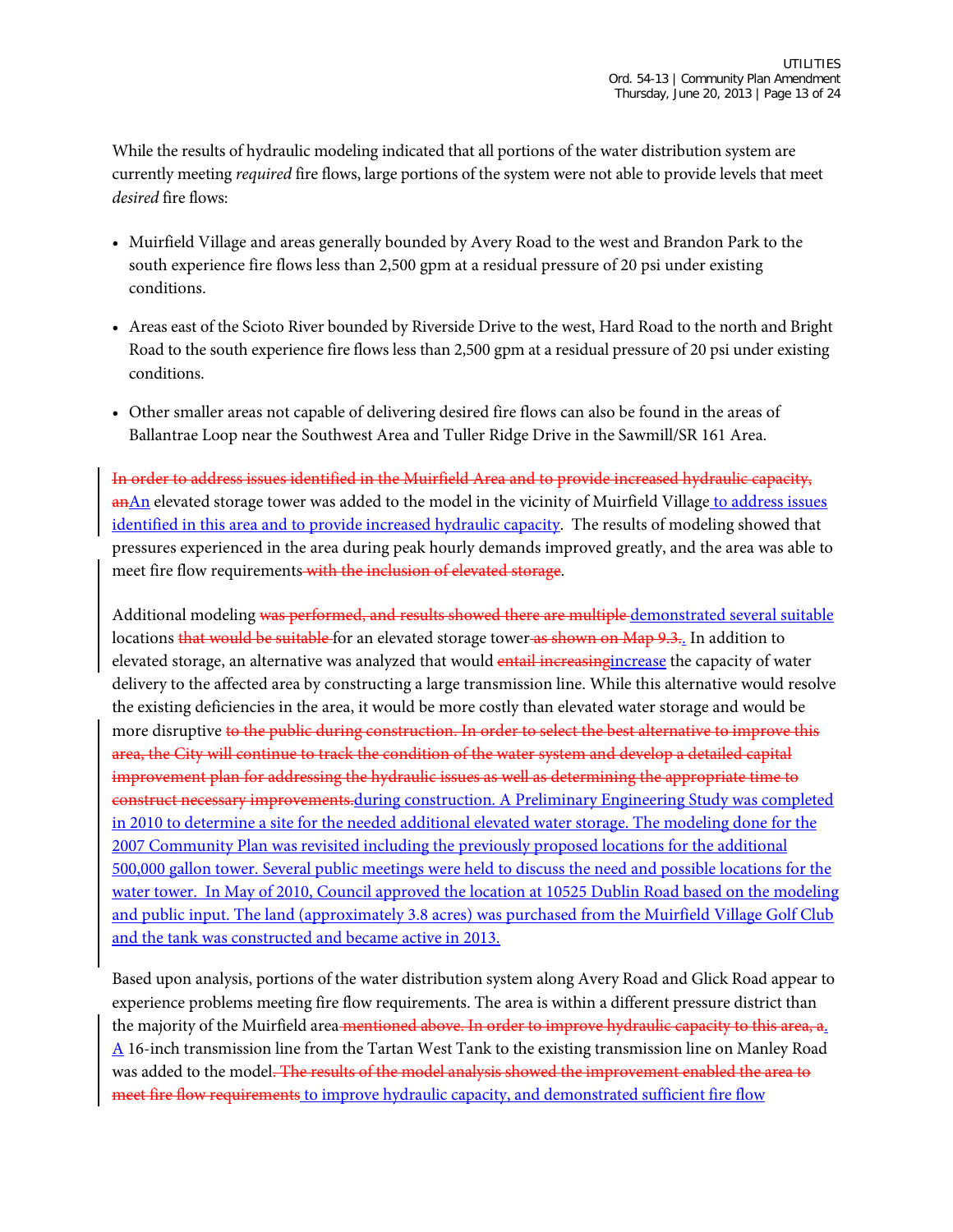requirements. A 12-inch transmission main was installed as part of the Tartan Ridge development project in 2010. This improvement was included in the modeling performed for the Dublin Road Water Tower and is sufficient to resolve the stated deficiencies in this area.

East of the Scioto River, the water distribution system east of Riverside Drive, south of Hard Road and north of Bright Road may not be able to meet fire flow requirements. To represent the additional hydraulic capacity to this area, the water main on Sawmill Road south of I-270 was modeled to connect with the water main on Sawmill Road north of I-270. This improvement would require crossing I-270 and may be costly. The area does contain smaller water mains that are currently not included in the City of Dublin's hydraulic model. While it is believed the looping of smaller mains in this area will provide sufficient fire flows, additional analyses will be performed to determine the specific impacts to this portion of the distribution system. The addition of hydraulic capacity to this area will improve the ability to meet fire flow requirements.

A localized area in the vicinity of Ballantrae Loop area experienced problems delivering the required fire flows under existing conditions. To provide additional hydraulic capacity to this area, a transmission line was added to the model in an effort to loop this dead end area with the existing water distribution system. In addition, a 2.0 MGD water storage tower was modeled in the Darree Field Park to improve system performance in the southwest area of the Citycity. The results of the model analysis proved the addition of this transmission line and elevated storage will enable the water system in this area to meet fire flow requirements. Accordingly, the proposed water tower was constructed and put into operation in 2010. The transmission mains were installed along Cosgray Road (from north of Shier Rings Road to the future entrance into Ballantrae) and along the Darree Fields driveway to provide connection to the Darree Fields Water Tower. In 2011, the extension of the 12-inch waterline into Ballantrae to address the pressure issues on Ballantrae Loop was installed per an approved Infrastructure Agreement with developer of Ballantrae.

#### **C. Analysis of Future Conditions**

Water demand design criteria were based on a combination of existing City of Dublin specific data and industry standard values. An average daily demand of 259 gpd/EDU was used for estimating existing and future water demands for residential land use throughout the system. This value was determined through investigation of existing water use records. Other land uses utilized the sanitary sewer flow projection criteria to estimate the water demand throughout the system. After calibrating the model to existing system data, the impact of average daily demands on the system could be evaluated.

Water demand projections were developed for the future land use plan-for the City of Dublin. Table 9.3. The table below represents the total water demands for the existing and future conditions. The overall increase in water demandsdemand to serve all development scenarios represents an almost 100 percent increase over current water demands. Due to these demands Accordingly, the existing system will not be able to meet hydraulic requirements under future land uses unless improvements are made to the existing water distribution system. . Areas identified with deficiencies under existing conditions exhibit further reductions in pressure and available fire flows.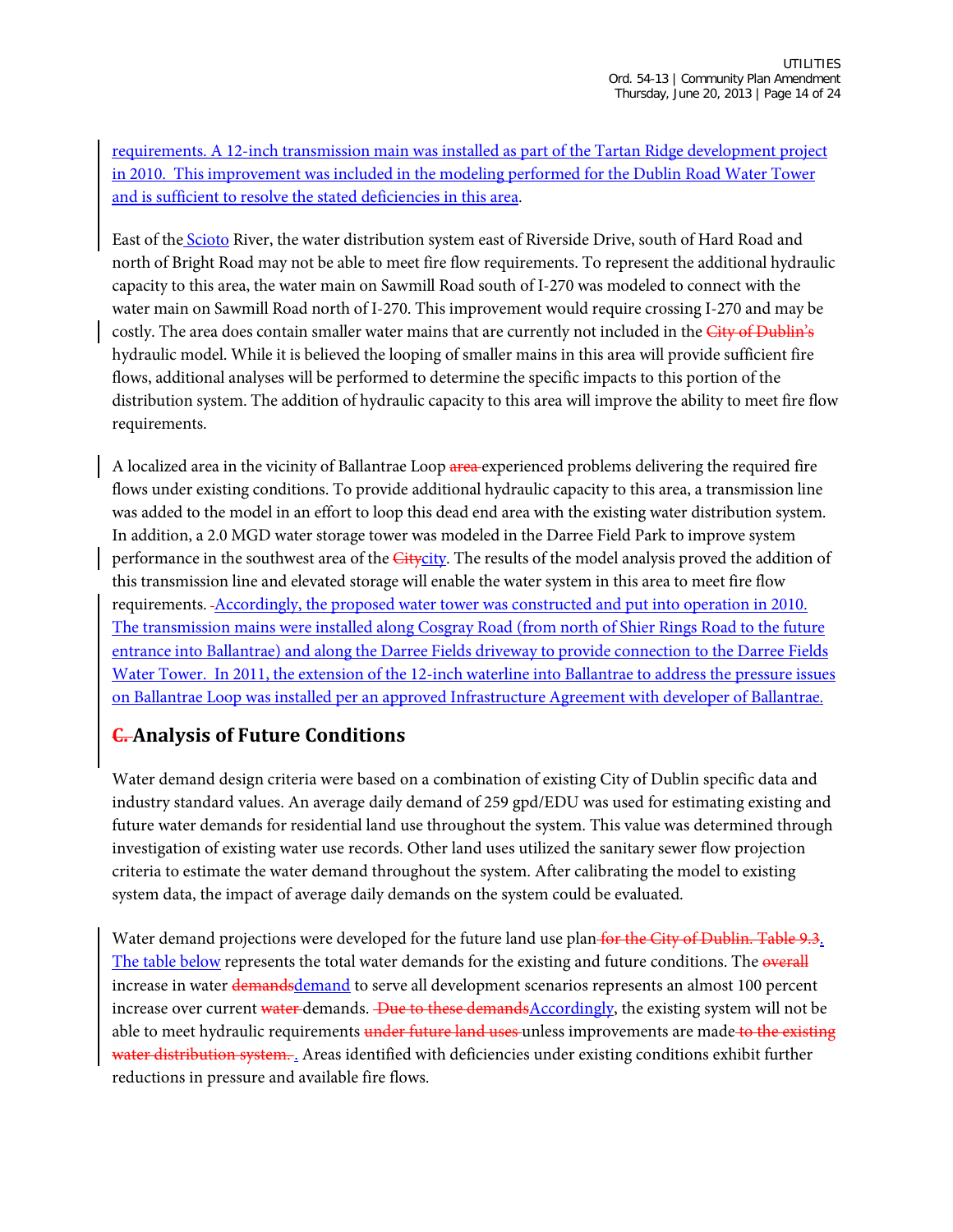The Muirfield Area in the location of Rothesay and Gairloch will gradually develop pressures that are below the required 20 psi standard. The larger Muirfield area will develop pressures that are below the desired minimum pressure of 35 psi. Portions of the Muirfield area affected by lower than desired available fire flows under existing conditions will also gradually increase in size. Based upon modeling, however, Modeling shows that this area of lower than desiredesired pressure will remain confined to the Muirfield area.

Portions of the Southwest Area near the Ballantrae subdivision, particularly near Ballantrae Loop, will also exhibit signs of lower than desired pressure. Without additional improvements, this identified area will also eventually experience pressures lower than the required 20 psi-standard. This area of lower pressure will gradually expand to include much of the Southwest Area, including south to Rings Road and Tuttle Crossing. Other portions of the region along SR 161, Post Road and Emerald Parkway will also develop pressures that are less than the desired minimum pressure of 35 psi.

Areas east of the Scioto River, particularly those bounded by Riverside Drive to the west, Hard Road to the north and Bright Road to the south that currently exhibit lower than desired pressures will remain the same. However, the total available fire flow will continue to decrease in the area.

#### D. Bridge Street District

The proposed future lands uses in the Bridge Street District will require approximately 2.11 million gallons per day as their water demand. The water system modeling performed for the existing conditions did not identify any immediate operational issues requiring system improvements. The area system consists primarily of 12-inch mains and their connectivity must remain throughout the development of the District. Due to the proposed density and mixed use nature of the District, a higher level of fire flow demand was analyzed. The system will need three improvements to deliver the needs water for the proposed development levels (in addition to the infrastructure needed for individual projects):

- Upsize the existing 8-inch line in Kilgour Place to a 12-inch line
- Create a 12-inch loop from Dublin Road to Kilgour Place
- Install a 12-inch line on Riverside Drive to connect to the existing 12-inch lines on Dale Drive and Tuller Road

#### **Conclusions and Recommendations**

Improvements to the water distribution system will be necessary to meet future peak hourly demands. The improvements to the existing distribution system, necessary to meet acceptable peak hourly demand pressures and maximum daily fire flow requirements, were included in the future conditions model. The results of the model showed the improvements were able to correct all of the problems in areas that were not able to meet pressure and fire flow requirements under future conditions.

The expansion of development into Dublin's planning area in the Negotiated Water and Sewer Service Area north of SR 161 will require additional storage capacity. While the **proposed** Darree Fields water tower can meet initial storage requirements for short-term development potential, it is expected that future water demand will require the need for storage along the U.S. 33/Industrial Parkway corridor. A 2.0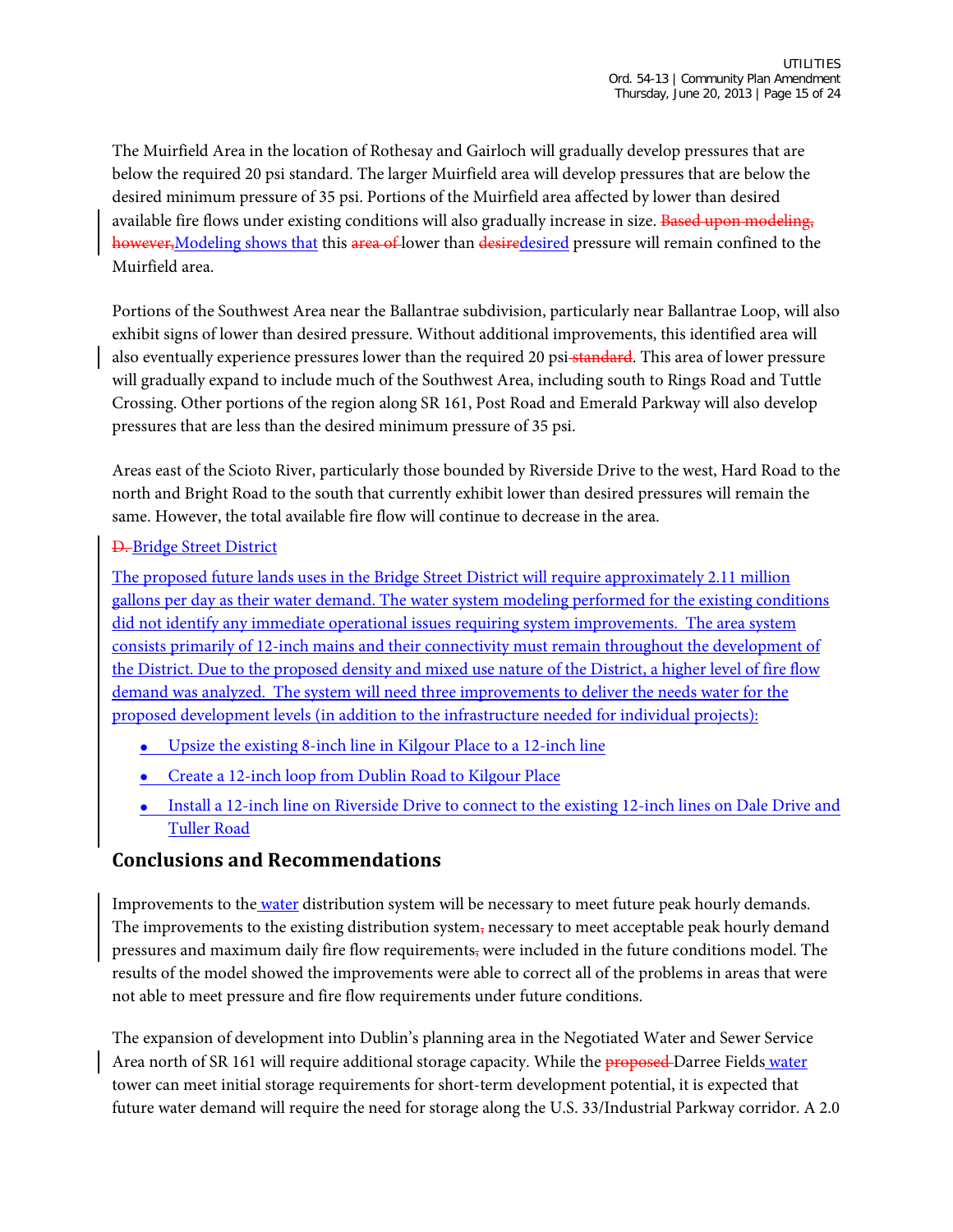MG elevated water storage tank may be necessary between U.S. 33 and Industrial Parkway, depending upon a determination of future service provision within the area. A site just north of Corporate Boulevard will provide a centralized location and can serve the Negotiated Area.

The additional area proposed to be serviced by the water distribution system represents an additional 5.89 MGD in average water demand and an additional 27.0 MGD of peak hourly demand. To facilitate the growing demand on the system, a number of improvements will need to behave been implemented that will increase the system's ability to provide adequate pressures and fire flow capacity. While it has been shown the improvements listed below will resolve many system constraints, it may be possible to reduce the scope of improvements through more detailed analysis.

- Muirfield AreaDublin Road Water Storage Improvements Tower
- Darree Fields Water Tower
- Tartan West Transmission Line Improvements Completed within Tartan Ridge development
- Sawmill Road Water Line Improvements
- Cosgray Transmission Line Improvements Completed as a Capital Improvement project associated with the Darree Fields Water Tower construction
- Tuller Ridge Drive Water Line Improvements Completed within Greystone Mews development
- Cosgray Elevated Water Storage Improvements

These projections and proposed improvements are based on the mix of land uses and densities as expressed by the preferred land use scenario. Significant alterations to these densities could impactaffect the ability of the City to provide required water system pressure and fire flows.

#### **V. Stormwater Management**

#### **A. Existing Conditions**

Unlike sanitary sewer and water systems, the major conveyance system for stormwater flow is naturally occurring via the occurs by way of swales, creeks, and rivers in the, each of which contributes to a larger drainage area called watersheds. This means that the City cannot impair, and needs to continue proactively maintainingmaintain the integrity and capacity of these naturally occurring features. While storm sewers and stormwater management will not limit the intensity of development, the allowance for appropriately sized facilities on each projectdevelopment is important. The creation of the Stormwater Master Plan and its recommendations for the 1997 Community Plan gave the City a strong base for managing stormwater.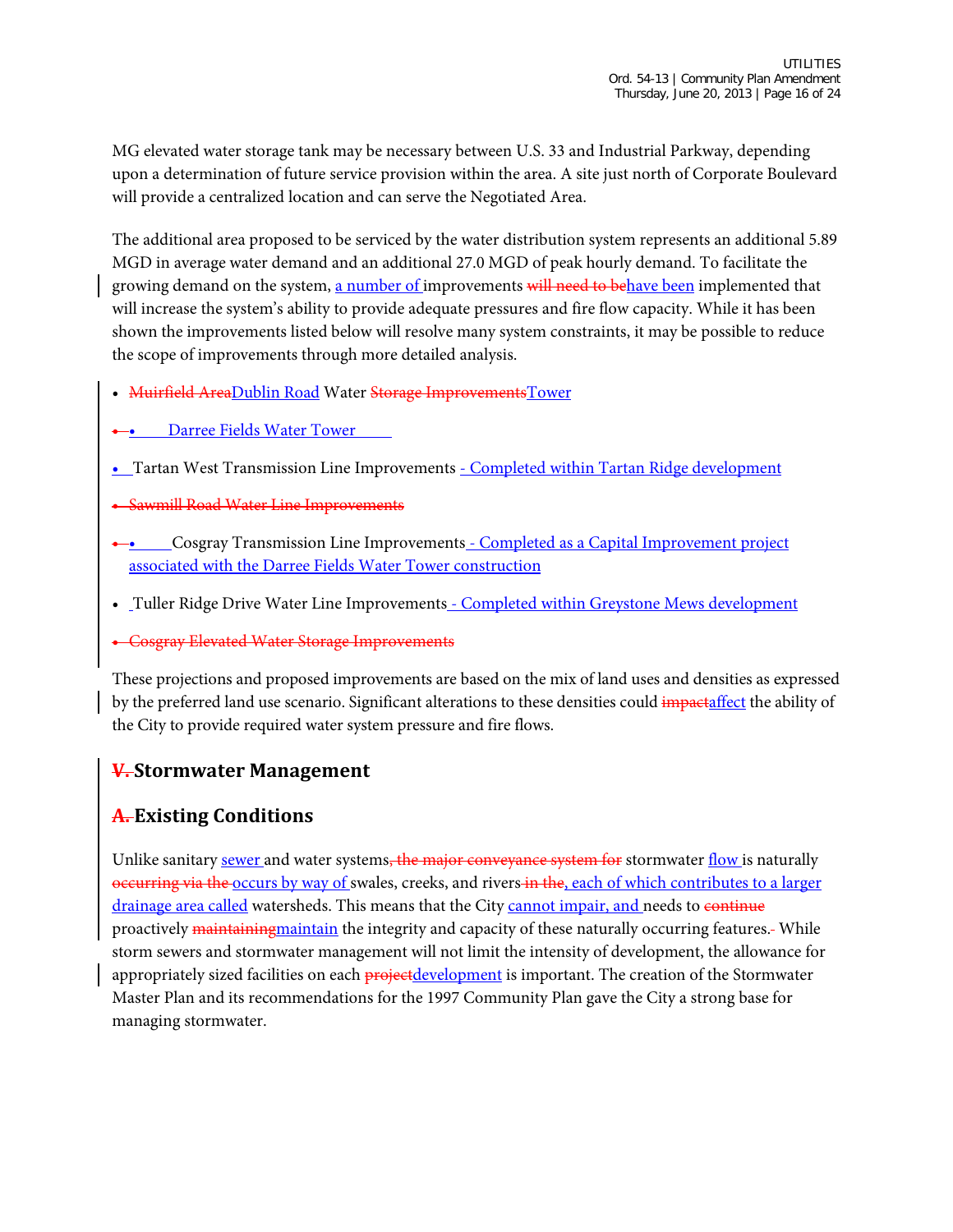The Stormwater Master Plan was created based on models of each stream that flows through the *Citycity* to the Scioto River. These streams are within the watershed areas listed in Table 9.4 and are depicted graphically on Map 9.5.

The results of the 1997 modeling identified deficiencies in the system at that time. Through themany of which have been addressed through the City's Capitol Improvements Program, the City has undertaken many of these improvement projects. These projects have included two phases of storm sewer installation in Historic Dublin, channel improvements along Clover Court and Shier Rings Road, the Aryshire Drive culvert replacement, and bank stabilization of the North Fork Indian Run along Brand Road. An audit of the North Fork Indian Run watershed showed that the regulations are controlling the runoff from developed sites at rates so that stream levels have not increased since the initial model was performed.

An additionalAnother result of the previous modeling and investigation efforts was the implementationidentification of the need to implement new stormwater management regulations. The initial version resulted in Chapter 53 of the Codified Ordinances passed by City Council on June 8,in 1998. These regulations included the first codified requirements for control of both quantity and quality of stormwater runoff in Central Ohio. This practice has subsequently been incorporated into the Ohio Environmental Protection Agency's (OEPA) General Construction Permit with some minor variations. To comply with the state regulations, City Council adopted a revised version of the Stormwater Regulations on September 6,in 2005. This version of Chapter 53 also contains Stream Corridor Protection Zone Regulationsregulations.

The regulations implemented since 1998 have required conservative allowable stormwater runoff from development sites. There were five watersheds where the significant development occurred: North Fork Indian Run, South Fork Indian Run, Cosgray Creek, Cramer Creek and Billingsley Creek. The Stormwater Master Plan contains predetermined release rates for each watershed. An audit of the North Fork Indian Run watershed showed that the regulations are controlling the runoff from developed sites at rates so that stream levels have not increased since the initial model was performed. The Stormwater Master Plan will be updated in 2008, and newNew modeling will aid in identifying any additional deficiencies for programminginclusion within the Capital Improvement Program.

The Stormwater Master Plan Update, completed in 2009, had three primary goals: (1) update the modeling for the watersheds that experienced the most significant development growth; (2) update the capital improvement program projects recommended by the 1999 plan; and (3) forecast future regulatory impacts on the City's stormwater management program.

To update the modeling, stormwater management plans on file were reviewed for all previous developments that were not part of the initial modeling, field visits were made to verify the infrastructure, and the computer model was updated and the results analyzed. This review noted 165 new stormwater management facilities that were added to the system, only 30 of these were not constructed per the approved construction drawings. The analysis and findings of this portion of the update included: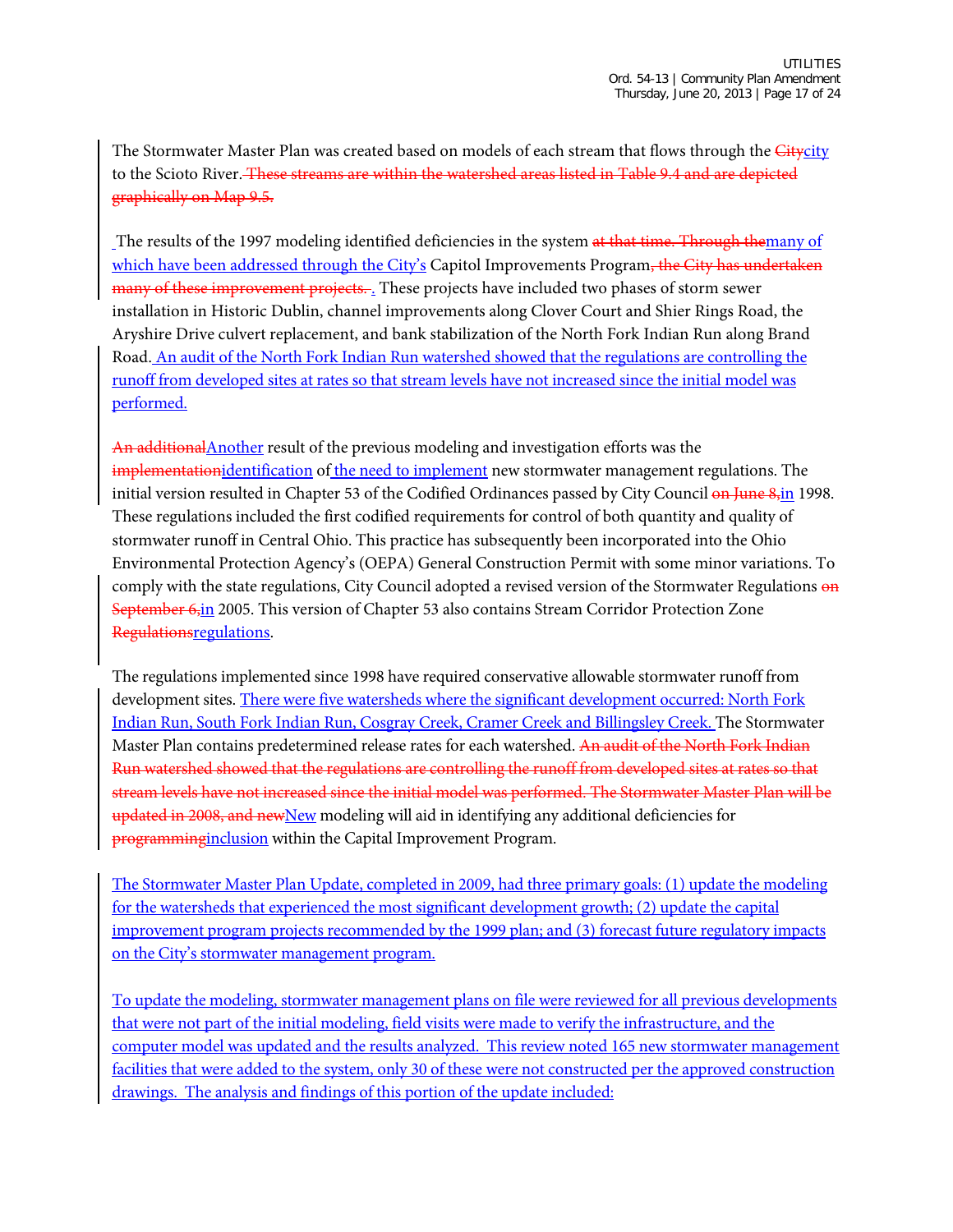- Wright's Run (Billingsley Creek): no new locations of stream bank erosion, deficient storm sewers, culver overtoppings or structural flooding.
- Cosgray Creek: two new locations of stream bank erosion, no deficient storm sewers, and two culverts that overtop in the 100 year event (under Shier-Rings Road (previously identified) and a driveway near Wilcox Road).
- Creamer Creek: three new locations of stream bank erosion, a section of deficient storm sewer in the Heather Glen subdivision, and no new culvert overtoppings or structural flooding.
- North Fork Indian Run: three new locations of stream bank erosion, no new pipes identified as deficient, and no new culvert overtoppings or structural flooding.
- South Fork Indian Run: one new locations of stream bank erosion, no new pipes identified as deficient, and one culvert overtoppings was identified.

These model results confirm that the City's current stormwater release rate policy provides consistent and accepted criteria throughout the city and has had a significant impact on minimizing effects of development to the receiving streams.

Three new capital improvement projects were identified through the modeling work: Hawk's Nest Improvements (storm sewer installation to alleviate standing water), Heather Glen Improvements (increase pipe size or add detention), and Glencree Place Improvements (storm sewer installation to alleviate standing water).

The future of stormwater regulations will evolve to include more prescriptive requirements for specific watersheds, numeric effluent limits, minimum control measures, encouragement of low-impact development design and retrofits to restore urban hydrology. While Dublin has required stormwater controls for quantity and quality since 1998, the City should consider changes to promote retrofits and low impact developments and should continue to coordinate with the OEPA on proposed changes to the statewide regulations for stormwater and erosion control.

Stream Corridor Protection Zones have been established to addadded a layer of protection for stream corridors that may have otherwise been adversely impacted effected by development and where no other regulations provided for the preservation of the riparian buffers. These zones apply to streams within Dublin that do not have federally designated floodways or floodplains. These zones will also aid to protect residents from impacts of flooding and land loss through erosion.

Map 9.5 The map above depicts the locations where a Stream Corridor Protection Zone may apply. The exact location and width is determined by specific criteria in the Code.

Crossing of a Stream Corridor Protection Zone for roadways is restricted. Crossings can be permitted if alternative roadway locations are demonstrated to be infeasible and disturbances within the Stream Corridor Protection Zone will be minimized and mitigated.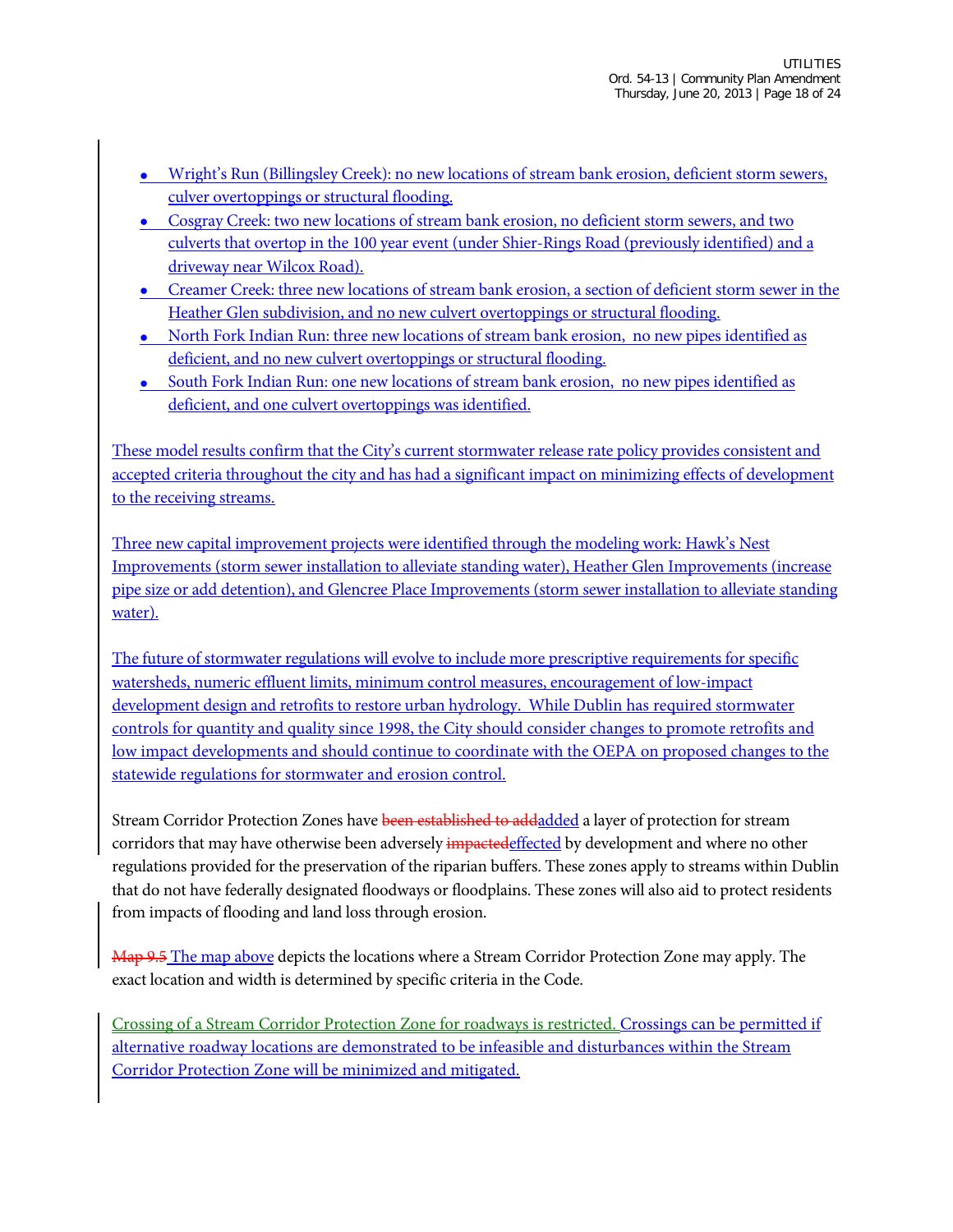A limited number of uses are allowed within a Stream Corridor Protection Zone. These include recreational activity, removal of damaged or diseased trees, and establishment of new vegetation or reforestation. Other projects or work can be considered where an environmental and public benefit is demonstrated. Disturbance of the Stream Corridor Protection Zone for these activities can be mitigated through revegetationre-vegetation or reforestation.

Crossing of a Stream Corridor Protection Zone for roadways is restricted. Crossings will be reviewed if alternative roadway locations are demonstrated to be infeasible and disturbances within the Stream Corridor Protection Zone will be minimized and mitigated.

The following activities are prohibited in a Stream Corridor Protection Zone per the City Code: construction, dredging or dumping, disturbance of natural non-invasive vegetation, parking, new surface and/or subsurface sewage disposal or treatment areas, fences, walls, new agricultural activities, industrial or commercial businesses, ditching/diking, changes in topography, removal of topsoil or use of herbicides and pesticides.

The following facilities are prohibited in a Stream Corridor Protection Zone: buildings/structures, swimming pools, signs, billboards, utility lines or pipes (except as approved by the City), electric lines (with the exception of transmission lines), telecommunications lines (with the exception of transmission lines), cable TV lines and stormwater management facilities.

#### **B. Analysis and Future Projections**

Each state is required by Section 303(d) of the Clean Water Act (33 U.S.C. 1313), to submit a prioritized list of impaired waters to the U.S. Environmental Protection Agency (EPA) for approval. The list indicates the waters of Ohio that are currently impaired and may require total maximum daily load (TMDL) development in order to meet water quality standards.

TMDL reports identify and evaluate water quality problems in impaired water bodies and propose solutions to bring those waters into attainment withto attain water quality standards. TMDLs are established for phosphorus, sediment, fecal coliform bacteria, dissolved oxygen, ammonia, floodplain capacity, bed load, and habitat. Some of the recommended solutions to address the impairments include storm water controls, point source controls, manure management, and habitat improvements. As part of the federal Clean Water Act, the U.S. EPA must review and approve each TMDL.

Ohio's 2006 TMDL priority list was approved by the U.S. EPA on May 1, 2006. The list and schedule are contained in Appendix D.2 of the 2006 Integrated Water Quality Monitoring and Assessment Report and contains both the Scioto River and the Big Darby Creek. Prepared in accordance with federal guidance issued in July 2005, the Integrated Report satisfies the Clean Water Act requirements for both Section 305(b) water quality reports and Section 303(d) lists. The report describes the procedure that OEPA used to develop the list and indicates which areas have been selected for TMDL development during FFY 2007 through 2008. The Ohio EPA is moving forward on many TMDL projects, and a map of Ohio TMDLs in progress is also available from the Ohio EPA.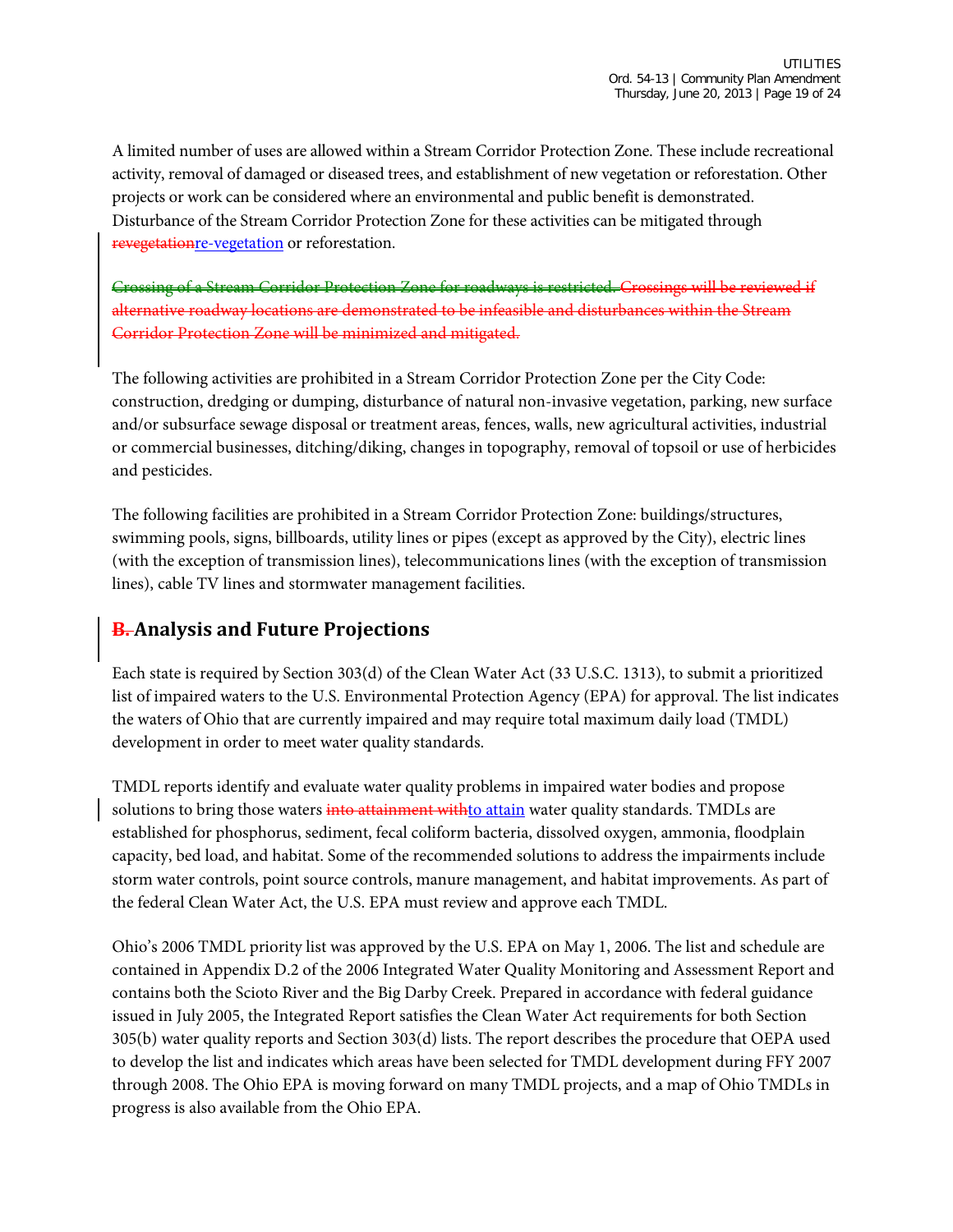Currently, the land use planning boundary coincides with the limits of the watersheds that drain to the Scioto River. If developmentDevelopment within the corporate limits of the City extendscity farther west or north of the current planning boundary, this growth could occur within the Big Darby and Little Darby Creek watersheds. Specifically, areas west of Dublin's current service area drain to Sugar Run, which is a tributary to the Big Darby Creek.

The Big Darby Creek Watershed TMDL Report that was approved by the U.S. EPA on March 31, 2006, states:

"*The Darby Creek watershed, including Big and Little Darby creeks, is an important water resource in Central Ohio. Natural resource professionals from private, public and academic institutions are unanimous in citing these streams as among the most biologically diverse streams of their size in the Midwest. Big and Little Darby creeks have been designated as State and National Scenic Rivers, and the watershed is known to provide habitat for several state and federally listed endangered species."*

The Ohio EPA has created specific regulations for stormwater management of this creek. Any regulations that are more stringent than Dublin's municipal regulations must be adhered to by development projects in the future. The Scioto River is also scheduled for quality monitoring by the Ohio EPA in 2009, and a TMDL is expected to follow in 2011.

C. Water quality assessments were performed by the OEPA in 2010 for their two assessment units that cover the City of Dublin: Indian Run (North and South Fork) watershed and Hayden Run – Scioto River watershed. The assessment placed these watersheds in Reporting Category 5 which means that the water quality is impaired and a TMDL is needed. A technical support document (TSD) is scheduled to be available by the OEPA for viewing by late 2012 or early 2013. The TSD contains the results of the initial survey, including presentation of raw data, as well as some synthesis and interpretation of the results. A TMDL report is likely to be completed by the end of 2013 by the OEPA. This will report the results of a follow-up study to quantify the magnitude of the pollution problem from all of the relevant sources and prescriptions for a reduction in pollutant loading from those identified sources.

In 2008 and 2009, the OEPA issued renewal permits for both the General Construction Permit and the Small Municipal Separate Storm Sewer Systems, respectively. Dublin is required to adhere to the requirements of both of these permits. Fortunately, the renewals did not contain any new requirements that necessitated changes to our practices or regulations.

#### Bridge Street District

Existing modeling was used to determine the impact on the stormwater system from the proposed development of the Bridge Street District. The impacts to the system will be minimal and can be best managed with an integrated approach when development occurs. An integrated approach will include stormwater management within the site by way alternatives to traditional ponding of stormwater, and will include the use of green roofs, permeable pavement, bio-retention facilities, rain barrels, planter boxes, etc. These practices demonstrate the future of stormwater management and will allow for optimizing the land for creating the urban and walkable community desired. A revision to the Stormwater Design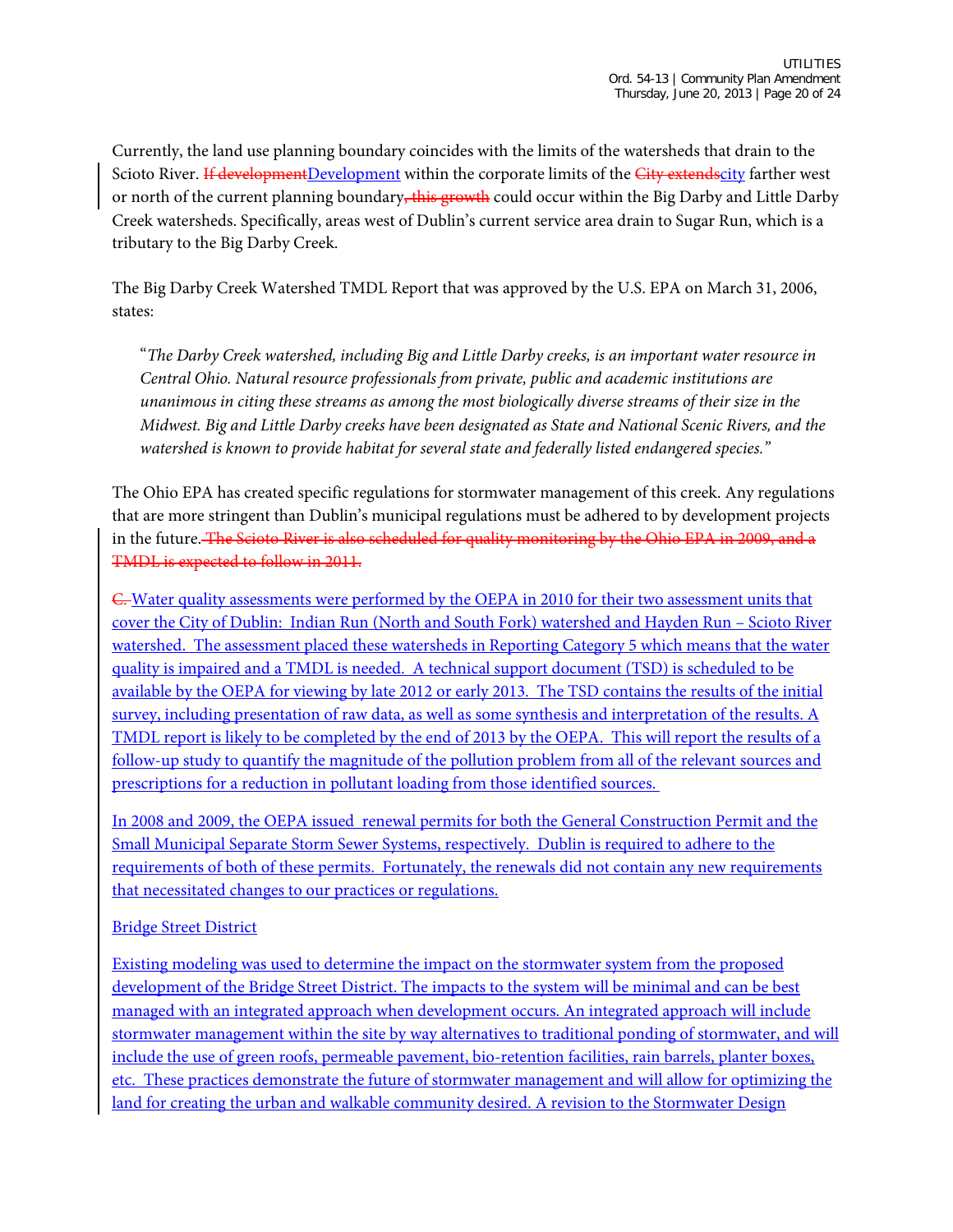Manual has been completed to facilitate and guide the use of these types of stormwater management facilities.

#### **Conclusions and Recommendations**

Stormwater conveyance flow and management continues to be an important part of the City's infrastructure system. Further investigation is recommended into a usageuser fee to provide for maintenance and work that may be needed to meet state and federal regulations. Also, the City's regulations regarding water quality, the management of stormwater, and the preservation of the natural stream corridors should be periodically reviewed and updated to comply with state and federal regulations as well as best management practices, including water quality.

# **Objectives and Strategies (Utilities)**

Objective 1: Provide for the safe and efficient collection of wastewater generated by the community.

Dublin's current sewer contract specifies that sanitary sewage generated within the City of Dublin service area and collected by Dublin's sewer system is transported to Columbus' interceptor system. The agreement specifies that the sewage will be treated by Columbus through February 1, 2043. Significant efforts have been made to upgrade Dublin's system, and those efforts should continue to comply with all regulatory requirements.

A. *Continue Cooperative Efforts*… between the Cities of Dublin and Columbus to ensure that wastewater receives treatment in accordance with all regulatory requirements.

Objective 2: Continue efforts to remove inflow and infiltration sources within the existing sanitary sewer system.

Significant quantities of infiltration and inflow (I & I) can enter the sanitary sewer system via illegal clean water connections or as the condition of the sewer deteriorates due to age. As a result, the carrying capacity of the sanitary sewer system can be dramatically reduced. System efficiency and addressing long-term maintenance should be an important component to effective service provision.

- A. *Continue Flow Monitoring…* to identify areas where significant quantities of I & I are entering the collection system.
- B. *Maintain Adequate Carrying Capacity…* as sewer extensions are installed by reducing I & I from mainline sewers and continuing the program to eliminate clean water connections from private property on a voluntary basis.
- Continue compliance with the OEPA... Director's Final Findings and Orders as this will document the efforts to achieve this objective.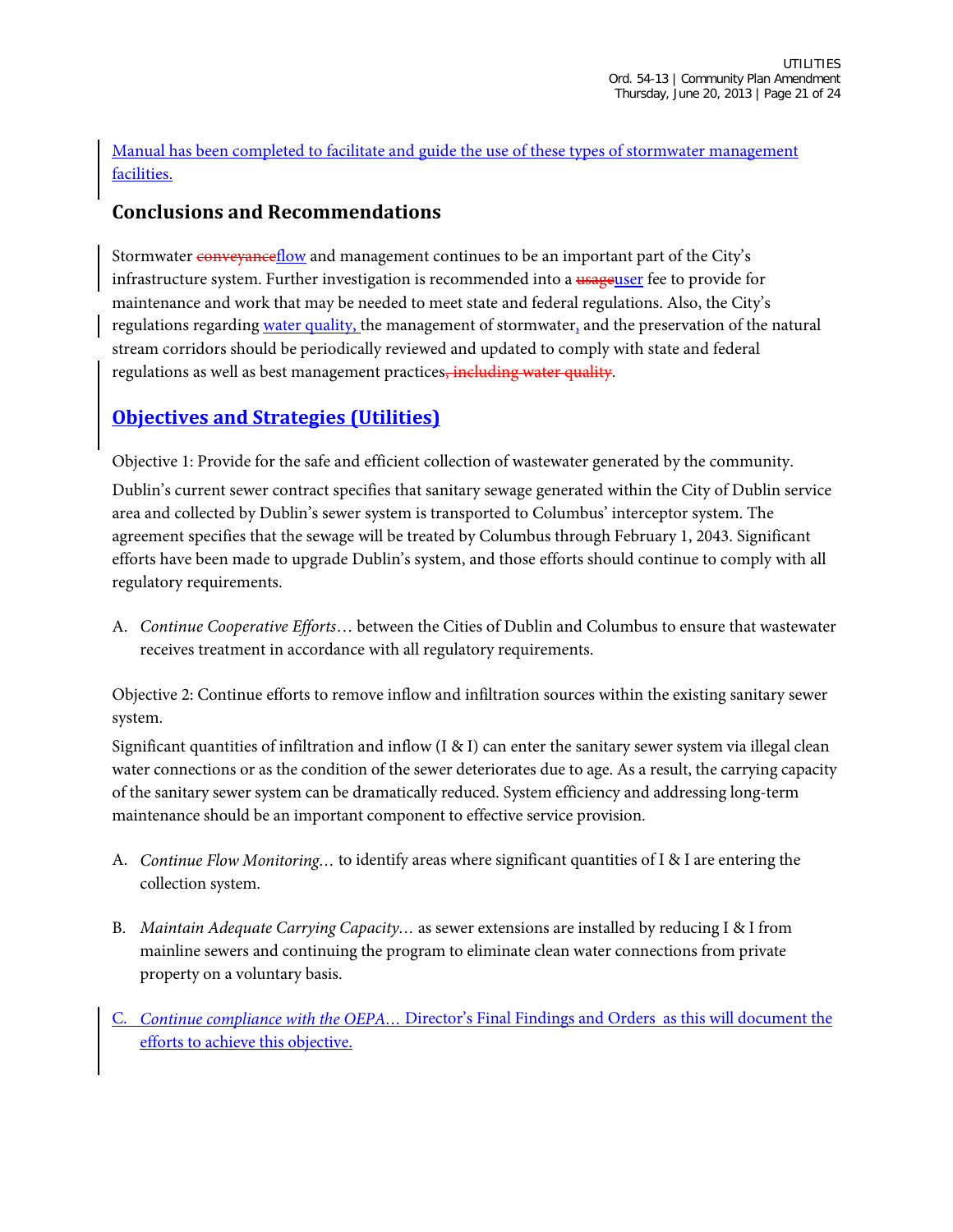Objective 3: Implement sanitary sewer extensions to growth areas consistent with the recommendations of the Community Plan in order to provide adequate service for the entire tributary service area.

Consistency in the design criteria for sizing sanitary sewer extensions is necessary to ensure that adequate capacity for future flows is provided. Oversizing of a sanitary sewer when installed as part of a development project, if appropriate, helps ensure that sewer capacity for the entire tributary service area is provided and costly future upgrades are minimized.

- A. *Design Sewers Appropriately* … to flow at 75 percent of the full flow capacity, using the design criteria established to forecast future peak flows, and an I & I allowance of 1,000 gallons per day per acre of tributary service area.
- B. *Create Developer Reimbursement Policies…* for the incremental costs of oversizing sanitary sewers to address compensation appropriately that is consistent, equitable, and manageable.
- C. *Develop a Service Extension Policy …* to provide for effective sanitary service extension to currently unserved but occupied properties.

Objective 4: Ensure that on-site sewage disposal systems are properly designed, installed and maintained. Section 51.02 of the Dublin Codified Ordinances currently allows for private on-site sewage disposal in the event that public sewage systems are not available. On-site sanitary system design criteria vary from county to county, and portions of the City lie within Franklin, Delaware and Union Counties. As a result,

A. *Amend the City Code…* relating to on-site systems to incorporate appropriate criteria for system design and installation.

clarification regarding design and installation requirements for systems is needed within Dublin.

Objective 5: Provide for the safe and efficient delivery of high quality potable water to the community for consumption and fire protection.

Dublin's current water contract specifies that the City of Columbus is to supply potable water to the City of Dublin through February 1, 2043.

- A. *Continue Cooperative Efforts* … between Dublin and the City of Columbus to ensure that an adequate supply of quality drinking water, meeting current and future regulatory standards, is provided.
- *B. Develop a Service Extension Policy …* to provide for effective water service extension to currently unserved but occupied properties.

Objective 6: Implement waterline extensions to growth areas consistent with the Community Plan.

As waterlines have been extended north of Glick Road and west of Avery Road, a new pressure district and additional infrastructure have been and will be needed for areas higher than the 950-foot ground elevations to maintain adequate system pressure. An adequate supply of water is needed for domestic use and fire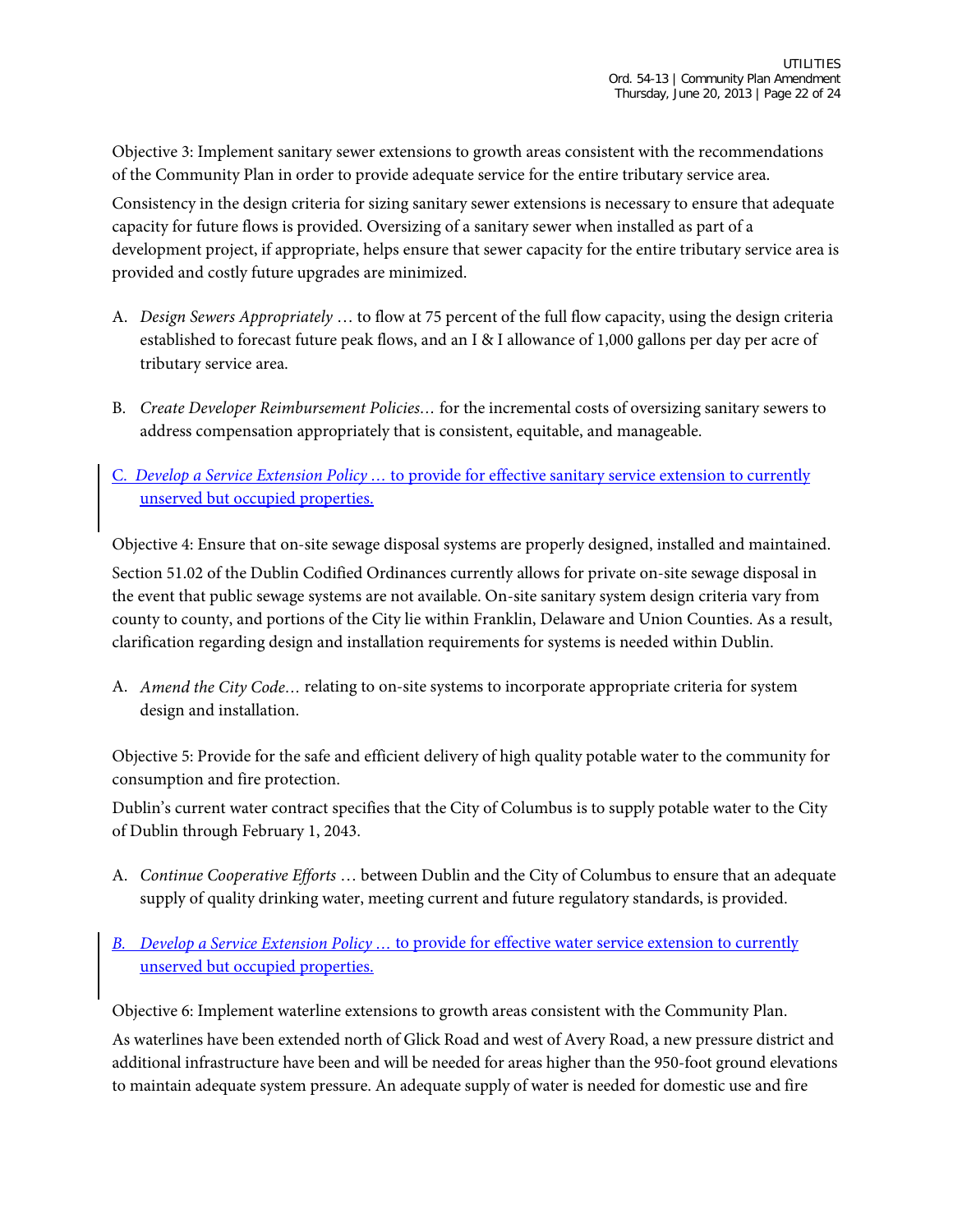protection. The oversizing of waterlines should be required as part of a development project to support further system expansion for the area. There is currently no means of reimbursing the developer for oversizing costs.

- A. *Design Waterline Extensions And Storage Facilities Appropriately…* to provide adequate delivery rates and system pressures to meet the forecasted peak day demands and applicable fire flow requirements.
- B. *Create Developer Reimbursement Policies*… for the incremental costs of oversizing waterlines to address compensation appropriately that is consistent, equitable, and manageable.

Objective 7: Provide consistency between the water and sewer system service areas.

Creation of pressure districts in the northwest quadrant of the City can allow the Dublin water distribution system to be extended well beyond the limits of the sanitary sewer service area (Hyland-Croy Road). However, costly sewer extensions, relief sewers and pumping stations would be necessary to provide the desired full range of utility services to areas west of Hyland-Croy Road.

A. *Provide Waterline Extensions…* from the City of Dublin distribution system only to those areas which can also receive sanitary sewer service from the City.

Objective 8: Determine future water tower sites appropriately to blend with the adjacent environment. Water towers are needed at various locations throughout the City to meet future demands. Care is needed during the design phase to preserve/enhance the physical appearance of areas where elevated water storage facilities are needed. The potential impact on adjacent residences should be taken into consideration when establishing future locations.

A. *Identify Appropriate Tower Sites*… while considering impacts on adjacent development.

B. *Provide Public Notice…* of potential water tower sites.

Objective 9Objective 8: Provide for the safe and efficient collection of stormwater and continue to maintain and improve the water quality of Dublin's tributaries and the Scioto River corridor. Though Dublin's Codified Ordinances have been updated to include stormwater regulations, the continued management of stormwater flow with development is important to the health, safety and welfare of Dublin residents. In addition, the new ordinance is necessary to prevent loss of life and property due to flooding; to protect the quality of ground and surface water; to maintain wildlife habitat; and to encourage the use of natural drainage systems.

A. *Enforce New Standards*… and requirements and update municipal regulations as necessary.

Objective 109: Continue implementation of the Dublin Stormwater Master Plan to provide adequate stormwater management in tributary areas consistent with the recommendations of the Community Plan.